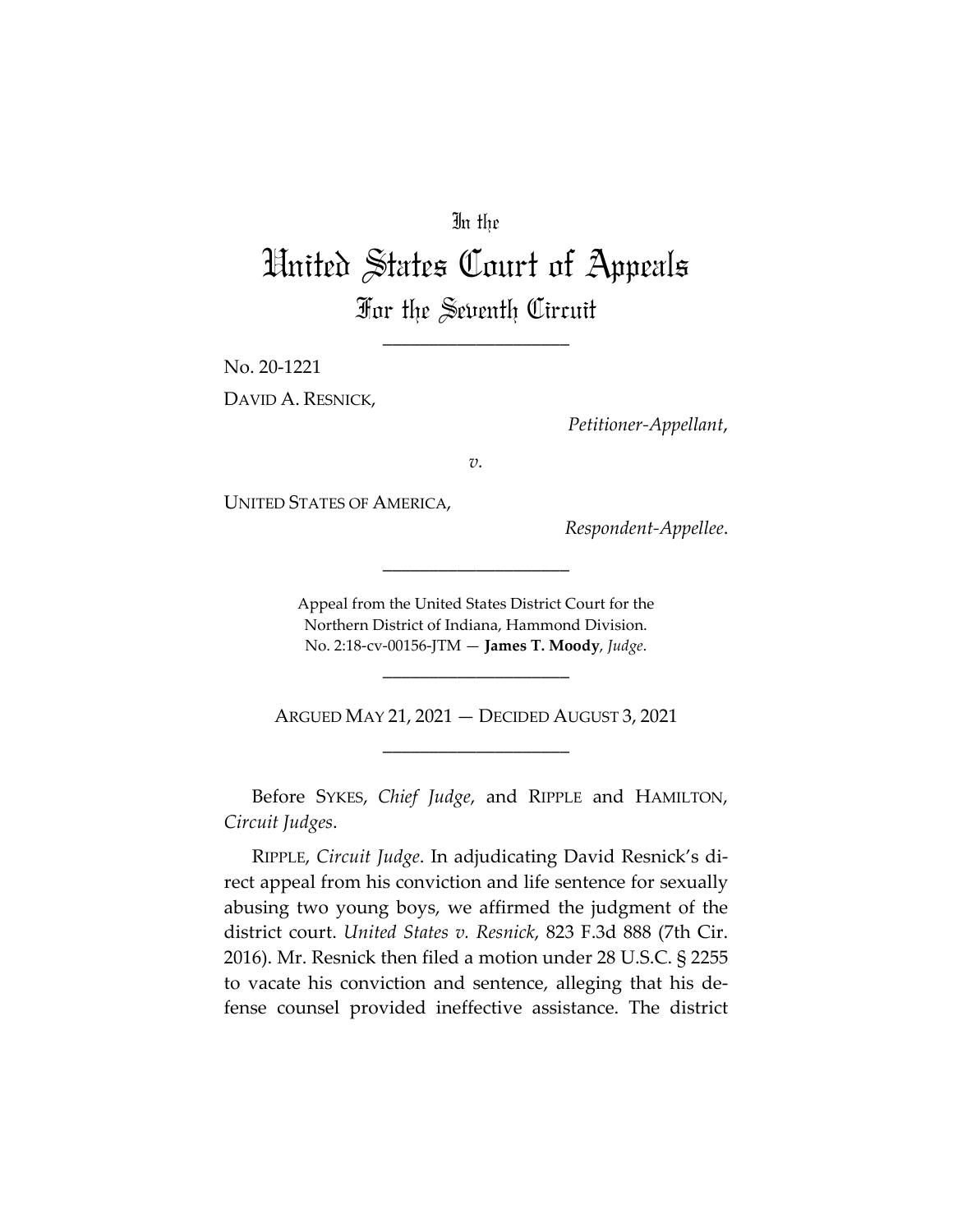court denied the motion, and Mr. Resnick filed a timely appeal to this court. We now conclude that the district court correctly determined that Mr. Resnick was not deprived of his Sixth Amendment right to effective assistance of counsel. Accordingly, we affirm the district court's judgment.

## **I**

#### **BACKGROUND**

We summarized Mr. Resnick's offenses in our opinion affirming his conviction and sentence on direct appeal, *United States v. Resnick*, 823 F.3d at 890–92. We therefore will confine ourselves to the facts essential to an understanding of the issue presented here.

In 2008, Mr. Resnick, a long-haul trucker, took a nine-year-old boy, whom we will call A.M., along with him on a multi-week work trip.<sup>1</sup> Throughout that trip, Mr. Resnick repeatedly sexually assaulted A.M. and forced him to view child pornography. At one point, when Mr. Resnick was pulled over for skipping a weigh station, he put a gun to A.M.'s head and threatened to kill him and his family if he tried to tell anyone about the abuse. A.M. told no one about Mr. Resnick's actions for months after they returned to Indiana, where A.M. lived.

On another occasion, Mr. Resnick invited A.M. and A.M.'s friend, K.M., to a "pool party" at the hotel in Indiana where Mr. Resnick was staying. A.M. managed to leave the hotel early. K.M., who was eight years old at the time, was

 $1$  Some of the filings refer to A.M. as T.M. We will use A.M. for consistency with the district court's opinion.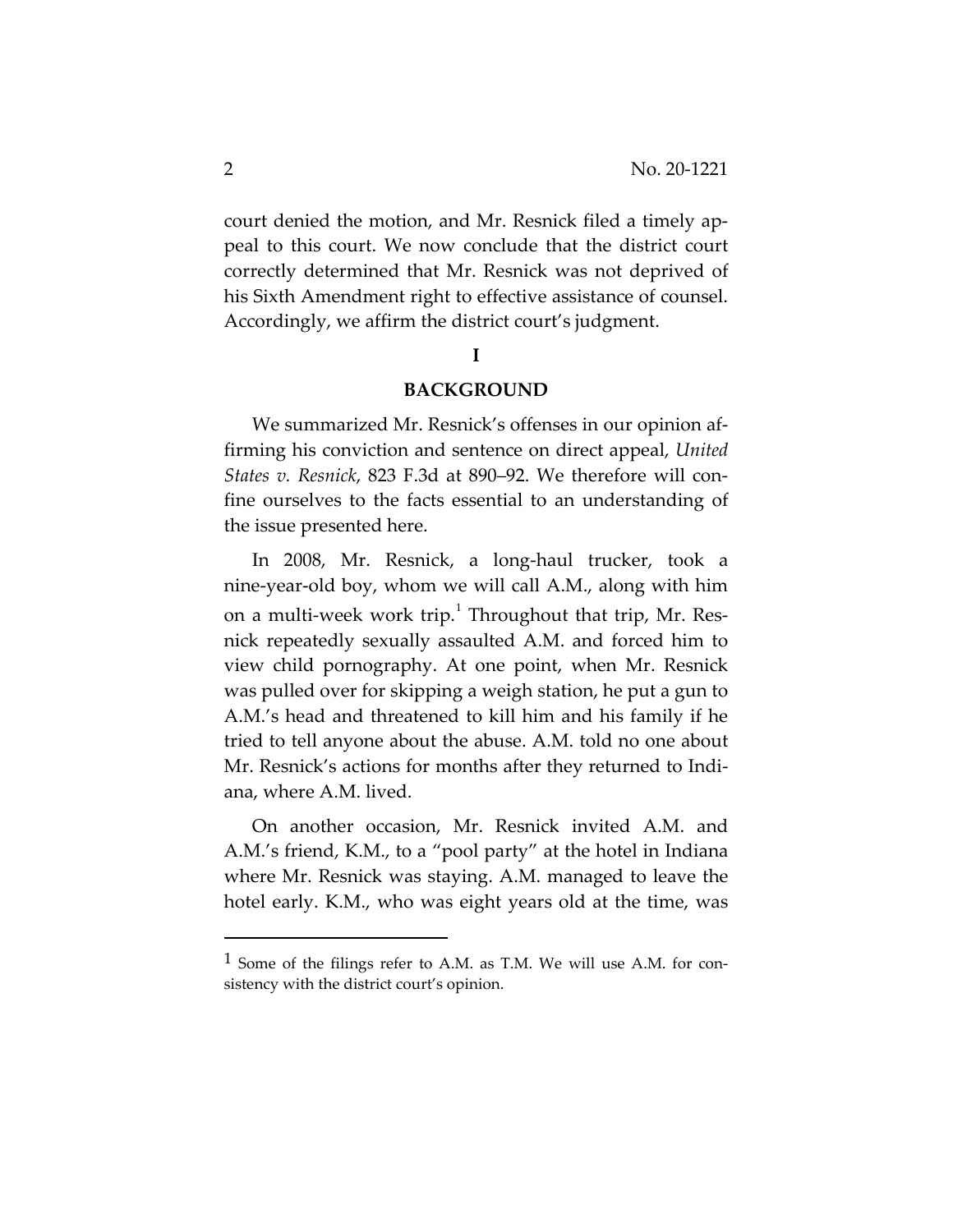less fortunate. Mr. Resnick invited K.M. to spend the night at the hotel, let K.M. hold a handgun, and then sexually abused the child. K.M. did not immediately tell anyone about the abuse, but eventually confided in his mother who alerted the police.

In April 2011, law enforcement executed a search warrant at Mr. Resnick's Florida home. They seized a laptop that A.M. later identified as the computer Mr. Resnick used to show him pornography during the 2008 trip. A search of Mr. Resnick's digital devices uncovered dozens of hours of child pornography videos. When FBI special agents interviewed him about A.M.'s and K.M.'s allegations, Mr. Resnick at first claimed not to know the boys. When questioned further, he changed his story and denied any inappropriate conduct. A grand jury in the Southern District of Florida indicted Mr. Resnick for possession of child pornography. He reached an agreement with federal prosecutors there and entered a guilty plea.

Later, a grand jury in the Northern District of Indiana indicted Mr. Resnick for his abuse of A.M. and K.M. These initial Indiana charges included aggravated sexual abuse of a minor and interstate transportation of child pornography, in violation of 18 U.S.C. §§ 2241(c) and 2252(a)(1). Mr. Resnick and the Government signed a plea agreement, but when a dispute arose over Mr. Resnick's refusal to admit to certain conduct during the change of plea hearing, the agreement fell apart.

The Government subsequently offered Mr. Resnick an amended plea deal intended to avoid the earlier sticking point, but Mr. Resnick rejected the Government's offer. After the breakdown in the plea negotiations, the Government ob-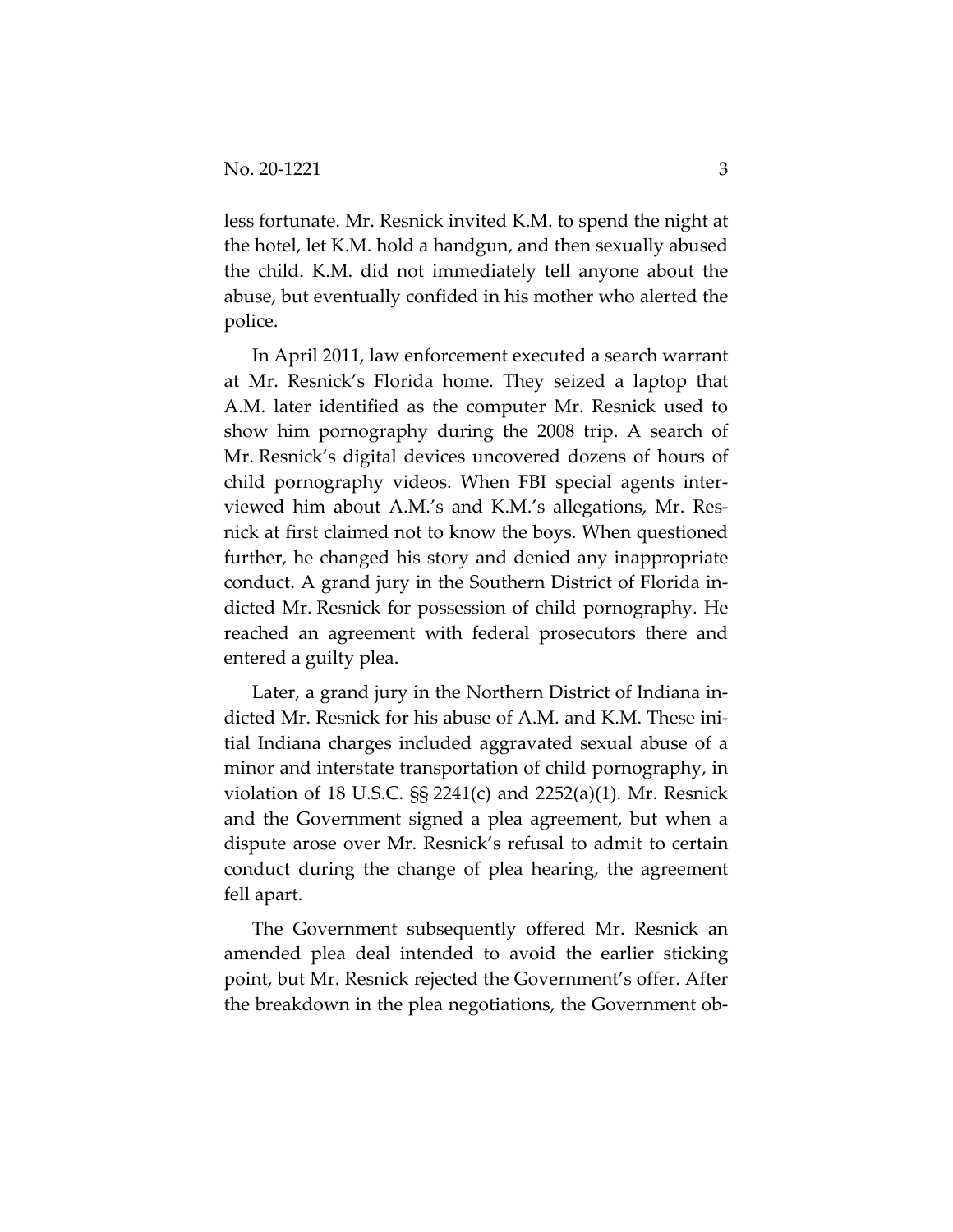tained a superseding indictment that added charges of brandishing a firearm in furtherance of a crime of violence, 18 U.S.C.  $\S 924(c)(1)(A)(ii)$ , and being a felon in possession of a firearm, 18 U.S.C. § 922(g)(1).

Mr. Resnick proceeded to trial; a jury convicted him on all counts. The court sentenced him to life imprisonment for the sexual abuse and to a consecutive seven years' imprisonment for the brandishing a firearm charge.

Mr. Resnick appealed his conviction and sentence. We affirmed. *Resnick*, 823 F.3d 888. When his conviction became final, Mr. Resnick filed this motion to vacate his conviction and sentence under 28 U.S.C. § 2255, alleging that his trial counsel was ineffective during the plea process, throughout the pretrial and trial proceedings, and at sentencing. The district court denied the motion, concluding that none of Mr. Resnick's alleged errors amounted to a violation of his Sixth Amendment right to effective assistance of counsel. Mr. Resnick now appeals the district court's order denying his motion.

#### **II**

#### **DISCUSSION**

When reviewing a district court's denial of a § 2255 motion, we review factual findings for clear error and legal conclusions de novo. *Hrobowski v. United States*, 904 F.3d 566, 569 (7th Cir. 2018). Mr. Resnick alleges fourteen errors by his trial counsel that, he contends, amount to ineffective assistance. We will address Mr. Resnick's allegation of ineffective assistance during the plea process, then discuss his allegations regarding the trial and sentencing proceedings.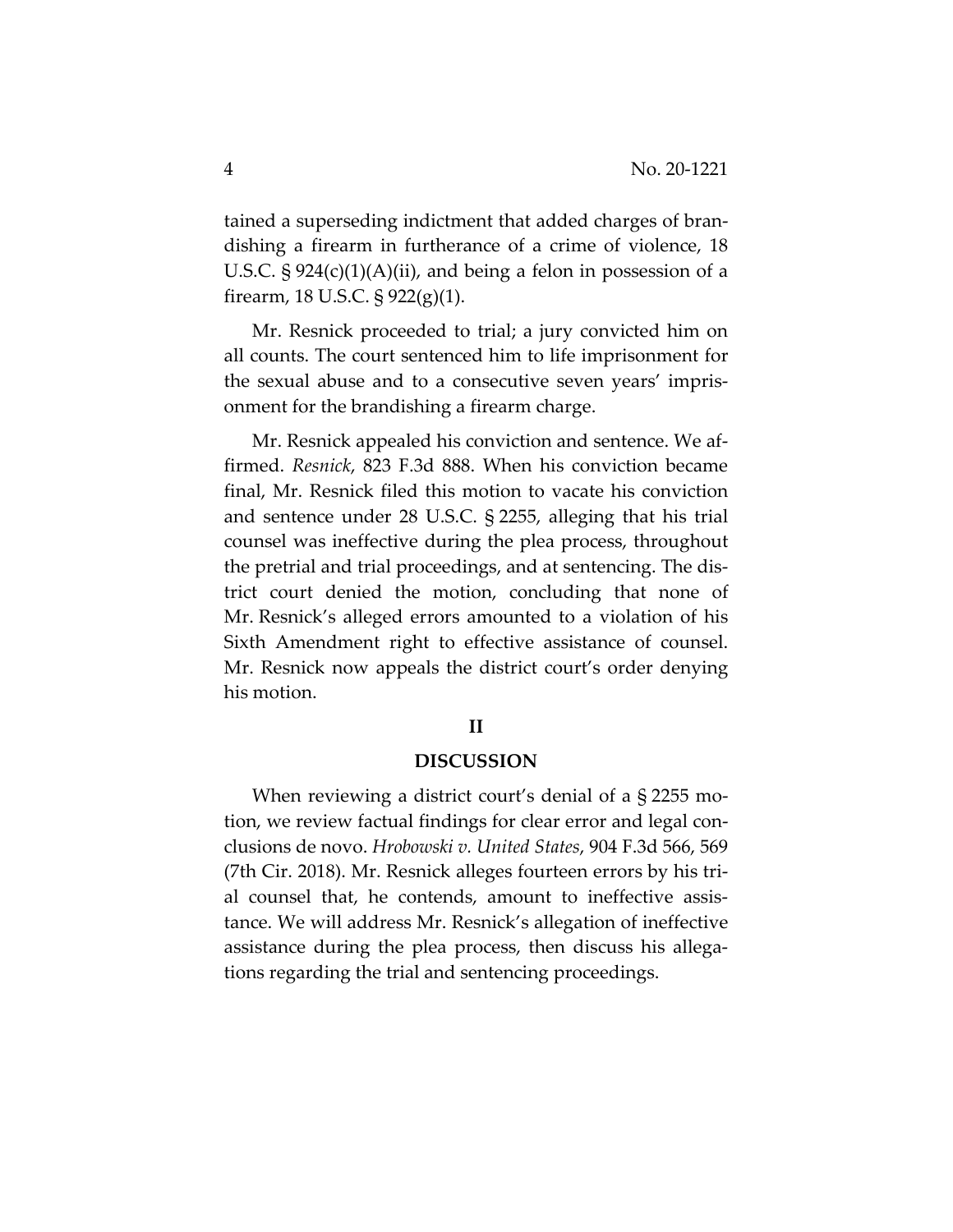Mr. Resnick alleges that his counsel was ineffective during the plea process and that this ineffectiveness caused him to go to trial rather than plead guilty. Under the initial agreement, Mr. Resnick would plead guilty to a transportation of child pornography charge, in exchange for the Government's dismissing the aggravated sexual abuse of a minor charge (the gun charges had not yet been added via the superseding indictment). The agreement set forth a Sentencing Guidelines calculation that included two enhancements. The first was a seven-level enhancement under U.S.S.G. § 2G2.2(b)(3)(E) for distributing child pornography to a minor with the intention of persuading, inducing, enticing, coercing or facilitating the travel of a minor to engage in prohibited sexual conduct. The second was a five-level enhancement under U.S.S.G. § 2G2.2(b)(5) for engaging in a pattern of activity involving the sexual abuse or exploitation of a minor. Mr. Resnick and the Government further agreed that "a sentence within the applicable Guideline range [was] a fair and reasonable sentence" and that there was no basis for the court to impose a sentence outside that  $range<sup>2</sup>$  Of note, Mr. Resnick's initial Guidelines range was life imprisonment, but because the statutory maximum was twenty years, twenty years became the applicable range. *See*  U.S.S.G. § 5G1.1(a). Lastly, the plea agreement was conditioned on Mr. Resnick's demonstrating acceptance of responsibility and permitted the Government to withdraw from the deal if Mr. Resnick failed to do so.

2 R.23  $\P$  7(d)(iii).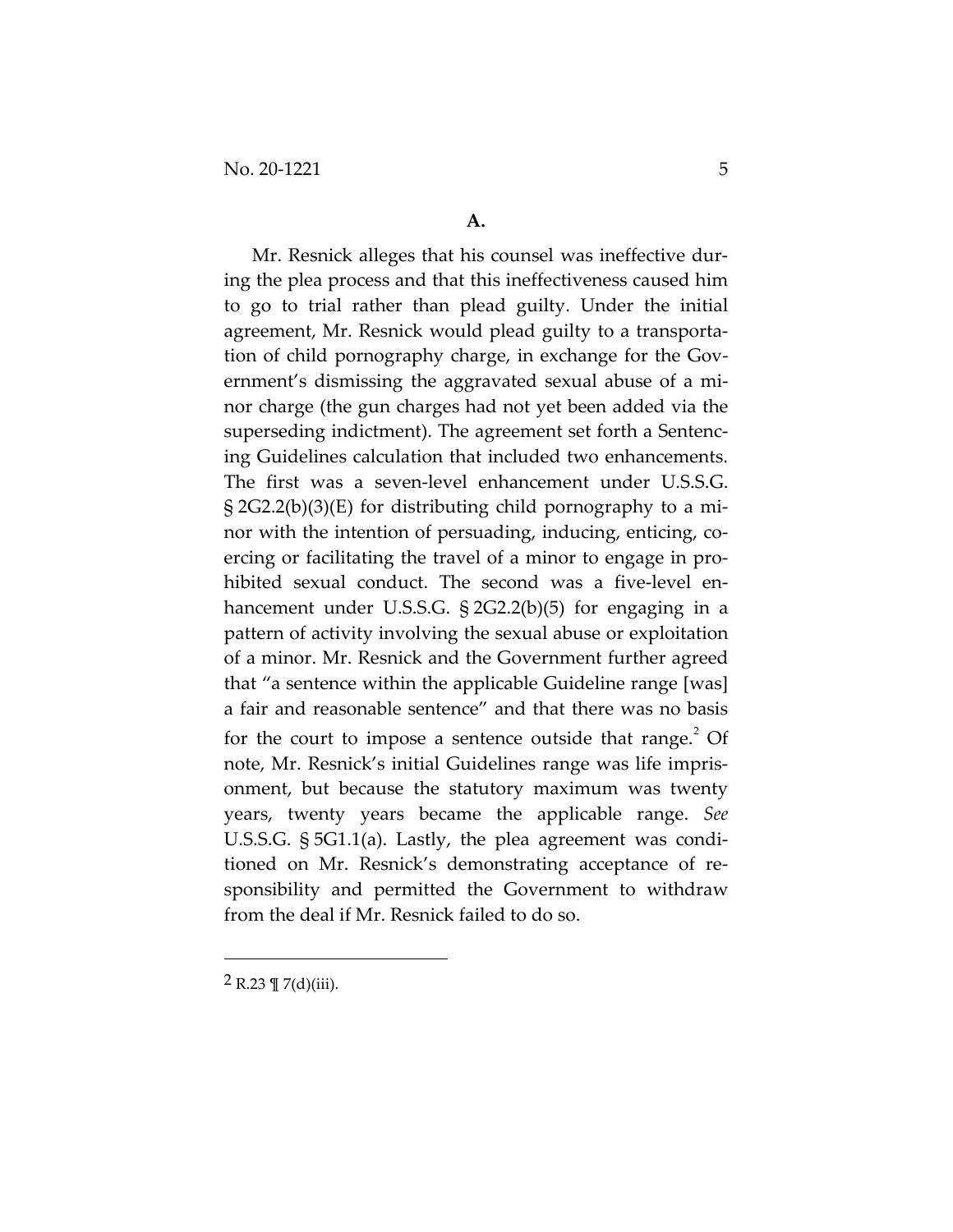When the day of the change of plea hearing arrived, the agreement quickly fell apart. The Government set forth its factual basis for the plea, which included Mr. Resnick's showing child pornography to and sexually abusing A.M. When questioned by the presiding magistrate judge, Mr. Resnick flatly denied having had sexual contact with A.M. He also denied showing A.M. child pornography, claiming instead that A.M. "found it on [Mr. Resnick's] computer himself."<sup>3</sup> Both of these denials undermined the Guidelines enhancements included in the plea deal. Mr. Resnick told the magistrate judge that he was agreeing to the enhancements "for guideline purposes."<sup>4</sup> After an extended colloquy with the magistrate judge, Mr. Resnick admitted that he provided child pornography to A.M. He continued, however, to deny any sexual contact with A.M. during their trip. Mr. Resnick claimed that possessing child pornography would constitute the conduct needed to support the § 2G2.2(b)(5) enhancement, but the magistrate judge correctly noted that mere possession was insufficient.<sup>5</sup> By this point, the Government voiced concern that Mr. Resnick had denied under oath the basis for two of the enhancements in

<sup>3</sup> R.31 at 22.

<sup>4</sup> *Id.* at 23.

<sup>5</sup> U.S.S.G. § 2G2.2(b)(5) provides for a five-level enhancement "[i]f the defendant engaged in a pattern of activity involving the sexual abuse or exploitation of a minor." The application notes to that Guidelines provision state that "'[s]exual abuse or exploitation' does not include possession, accessing with intent to view, receipt, or trafficking in material relating to the sexual abuse or exploitation of a minor." *Id.* cmt. n.1.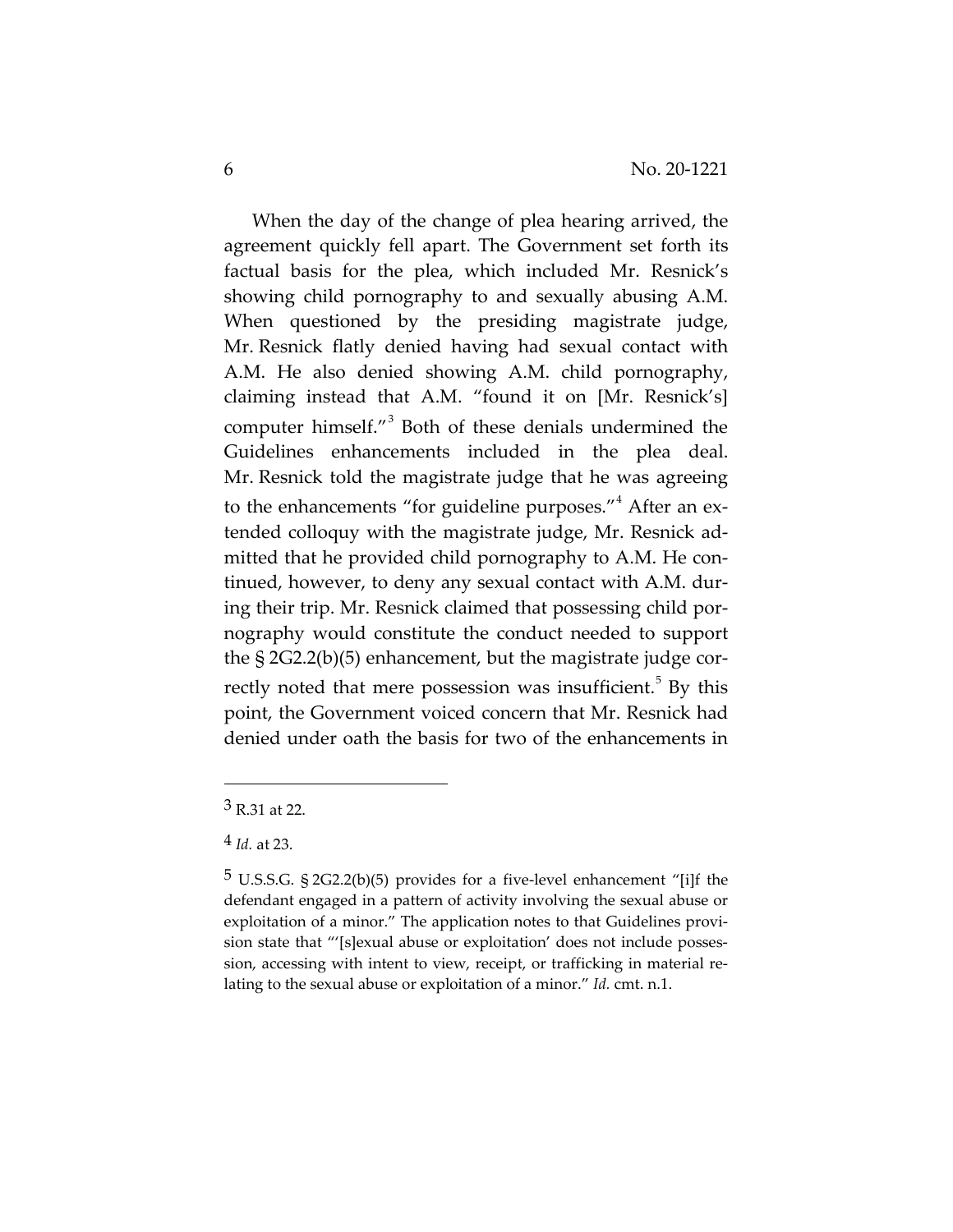the plea deal. The magistrate judge shared the concern, indicating that he would recommend that the district judge not accept the plea.

At a subsequent hearing, this time before the district judge, the Government again stated its view that Mr. Resnick's denials during the first hearing breached the agreement. The district court observed that there was "not really an agreement [be]cause he's not agreeing to all of the terms."<sup>6</sup> Mr. Resnick's counsel eventually conceded that there was no agreement, and the court set a date for trial.

Ahead of the trial date, the Government offered Mr. Resnick an amended plea agreement. Under the new offer, Mr. Resnick would plead guilty to transporting child pornography, in line with the first agreement, but without the enhancements that proved to be the sticking point at the change of plea hearing. The Government's new offer was under Federal Rule of Criminal Procedure 11(c)(1)(C) and would guarantee a twenty-year sentence if the court accepted the plea.<sup>7</sup> Mr. Resnick rejected the Government's amend-

An attorney for the government and the defendant's attorney … may discuss and reach a plea agreement. … If the defendant pleads guilty … to either a charged offense or a lesser or related offense, the plea agreement may specify that an attorney for the government will:

…

(continued … )

 $6R$  157 at 4.

<sup>&</sup>lt;sup>7</sup> Federal Rule of Criminal Procedure  $11(c)(1)(C)$  provides, in relevant part: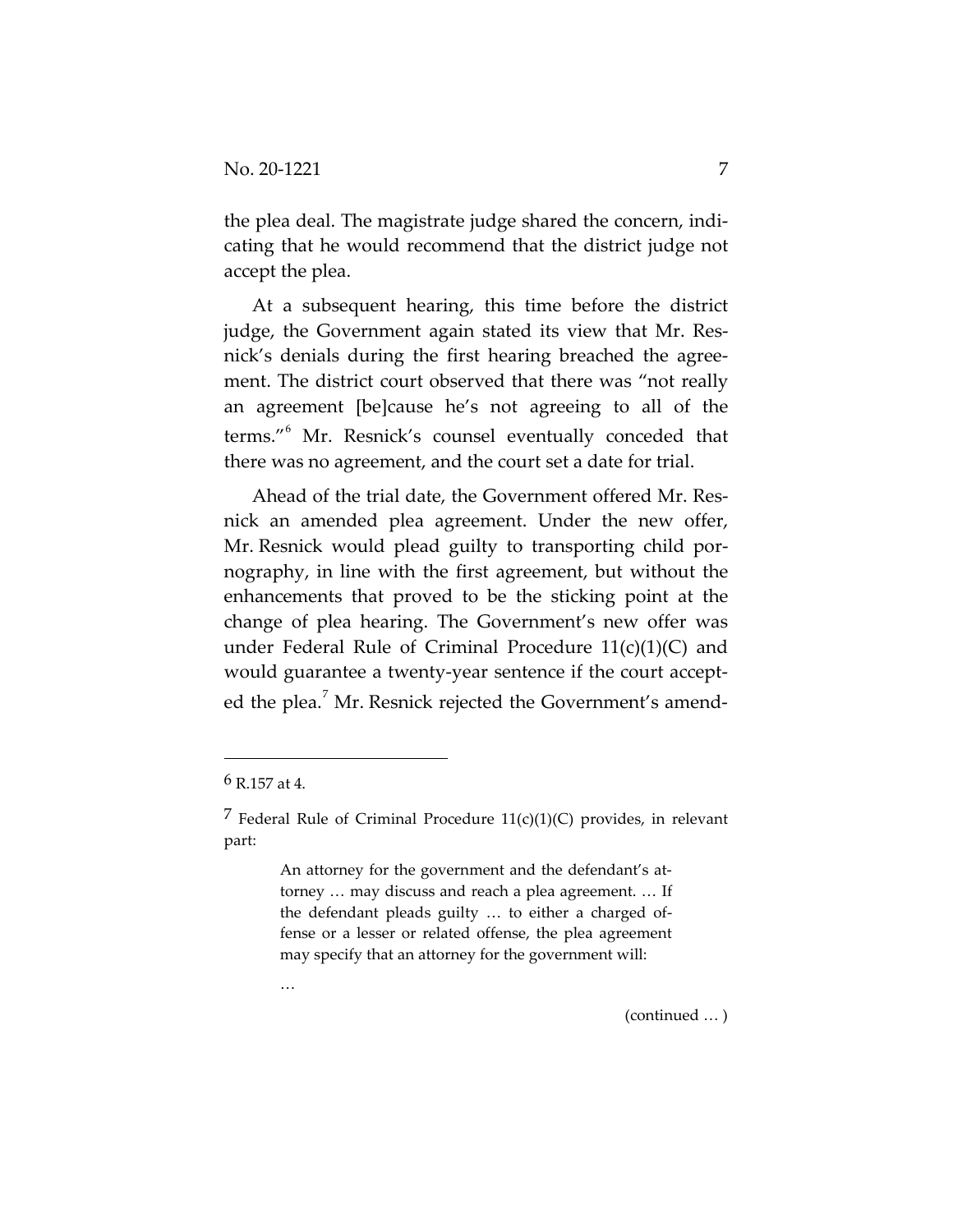ed plea offer. Mr. Resnick's gamble did not pay off. After his conviction at trial, he was sentenced to life imprisonment.

Mr. Resnick now claims that his counsel was ineffective for failing to seek specific performance of the first plea agreement. To establish ineffectiveness during the plea process, Mr. Resnick must make two showings. *See Lafler v. Cooper*, 566 U.S. 156, 163 (2012). First, he must show that his counsel's performance fell below an objective standard of reasonableness. Second, he must show prejudice. *See id.* In the plea context, prejudice means showing both that it is reasonably probable that absent his attorney's deficient performance he would have pleaded guilty and that "it is reasonably probable that the judge would have imposed a lower sentence." *Day v. United States*, 962 F.3d 987, 992 (7th Cir. 2020); *see also Lafler*, 566 U.S. at 164.

We can resolve Mr. Resnick's submission on the prejudice prong. His rejection of the amended plea offer prevents him from establishing prejudice based on the first plea agreement. There was no meaningful difference between the first plea deal that Mr. Resnick claims his attorney should have enforced through specific performance and the subsequent amended offer that Mr. Resnick rejected. For the first

*Id.* (emphasis added).

<sup>( …</sup> continued)

<sup>(</sup>C) agree that a specific sentence or sentencing range is the appropriate disposition of the case, or that a particular provision of the Sentencing Guidelines, or policy statement, or sentencing factor does or does not apply (*such a recommendation or request binds the court once the court accepts the plea agreement*).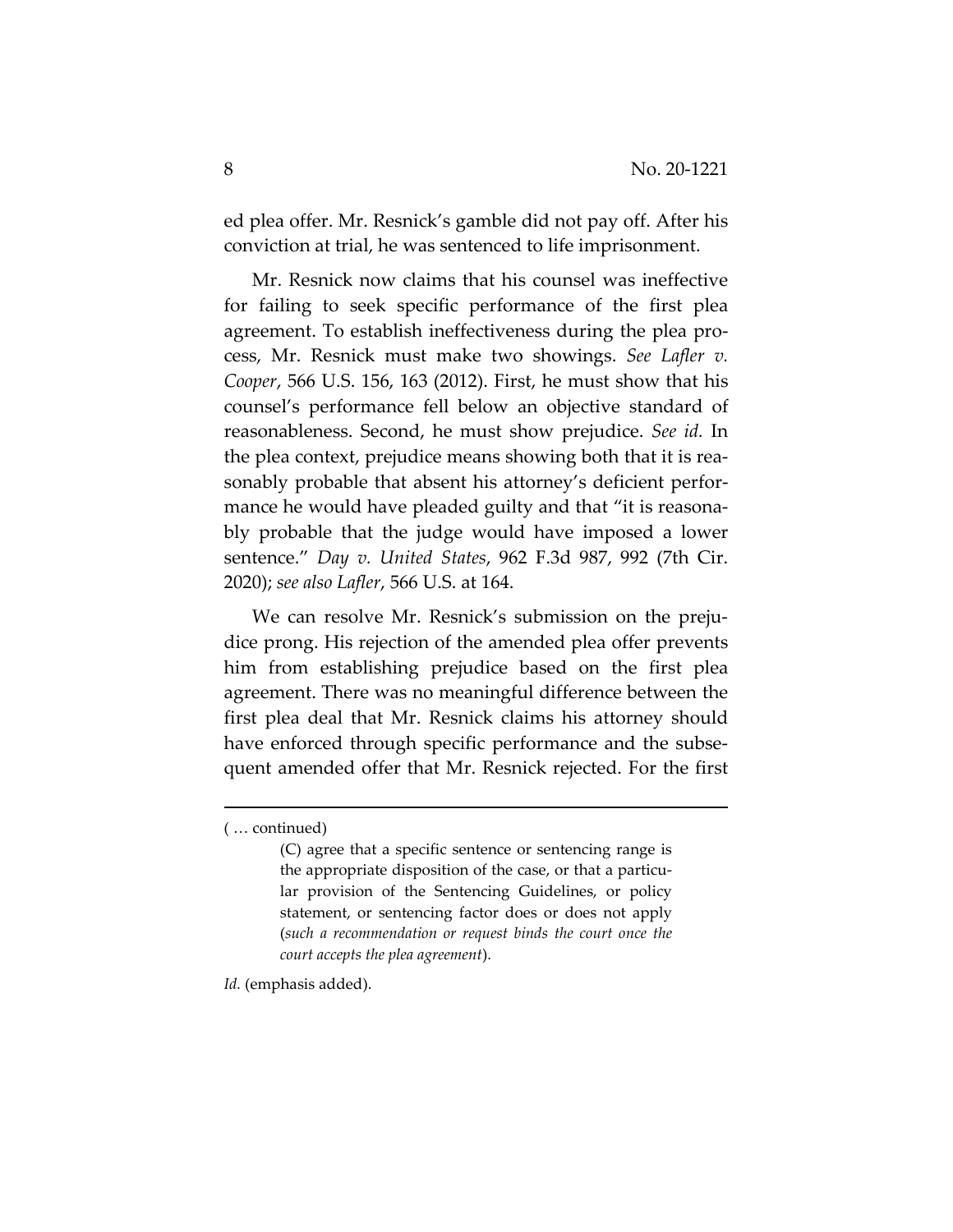plea deal, Mr. Resnick had agreed that a Guidelines sentence without any departures or variances was reasonable. His Guidelines range was twenty years' imprisonment. For the amended plea offer that he rejected, the guaranteed sentence would have been the same twenty years' imprisonment.

Mr. Resnick contends, however, that because the amended offer that he rejected was made under Rule  $11(c)(1)(C)$ , the court could not have sentenced him below the Guidelines range, whereas the first deal maintained the district court's discretion to sentence him to less than twenty years. Thus, he submits that the amended offer was less favorable, and therefore did not remedy the alleged ineffectiveness of his counsel in failing to obtain specific performance of the first offer.

As he tries to distinguish the two plea offers, Mr. Resnick poses the wrong question. When addressing prejudice here, we do not ask whether the district court *could* have imposed a different sentence under the first plea agreement. Rather, we ask whether there is a reasonable probability that his sentencing outcome *would* have been different under the first agreement. *See Day*, 962 F.3d at 992 (asking whether "it is reasonably probable that the judge would have imposed a lower sentence"). In his brief and at oral argument, Mr. Resnick could not point to any reason why the district court would have sentenced him below the Guidelines range if counsel had obtained enforcement of the first plea deal. Although he repeatedly emphasizes that the court could have sentenced him to less than twenty years, that bald assertion does not satisfy the ineffective assistance standard of reasonable probability. Given his agreement in the first plea deal that the Guidelines sentence of twenty years was rea-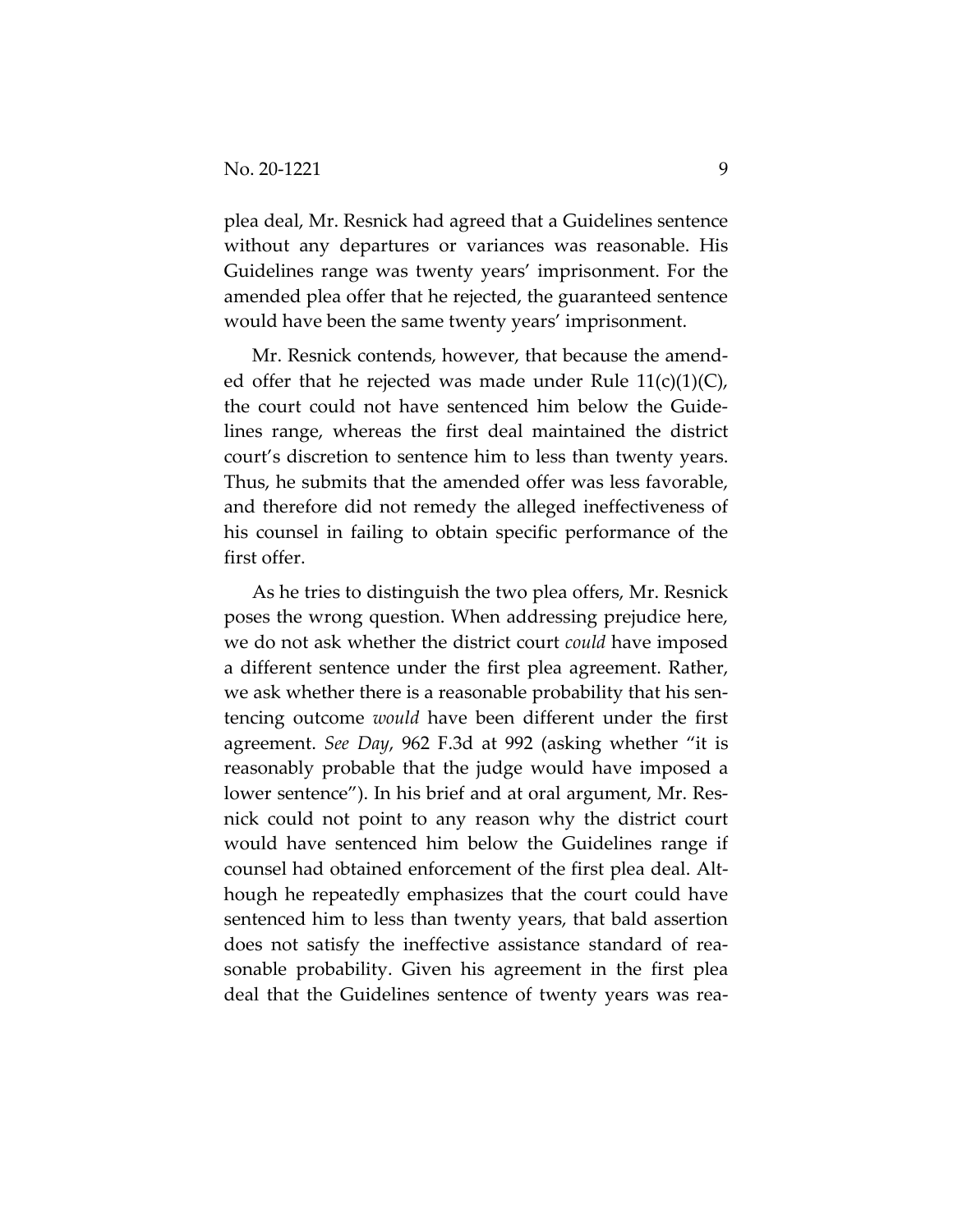sonable, and the absence of any viable mitigation arguments, we are hard pressed to see why the district court would have sentenced Mr. Resnick to anything other than twenty years under the first plea deal. Indeed, even if we assume for argument's sake that counsel erred in not seeking enforcement of the first agreement, the amended plea offer would have remedied any harm. Mr. Resnick's rejection of the amended offer means that he, not trial counsel, is responsible for the sentence he ultimately received.

#### **B.**

Mr. Resnick also contends that his counsel was ineffective during the pretrial and trial proceedings. Again, to obtain relief he must show that his counsel's performance fell below an objective standard of reasonableness and that, but for counsel's errors, there is a reasonable probability that the outcome of the proceedings would have been different. *See Strickland v. Washington*, 466 U.S. 668, 687 (1984). Mr. Resnick identifies ten alleged errors by trial counsel during the pretrial and trial proceedings that he says amount to ineffective assistance of counsel. None have merit.

# **1.**

Mr. Resnick's first assignment of error relates to the testimony of the Government's expert witness concerning common features of child sexual abuse cases. During the trial, the Government called Supervisory Special Agent William Donaldson of the FBI's Behavioral Analysis Unit, who testified about common features of child sexual abuse investigations. His testimony included the ways in which offenders groom child victims and that those victims often do not immediately report their abuse. Special Agent Donaldson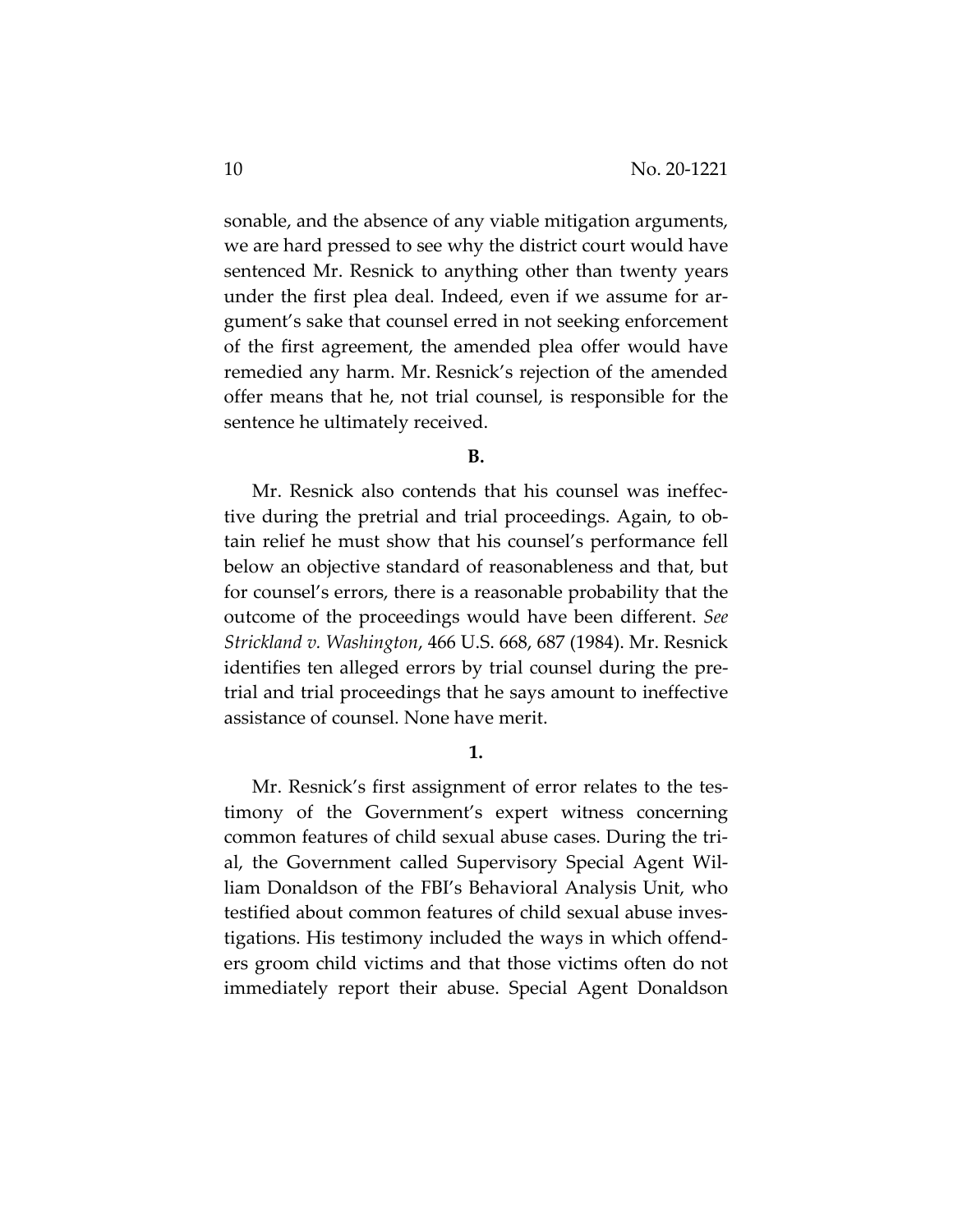also explained the importance of child pornography to offenders who abuse children. He relied in part on a study of child sexual abuse offenders, the "Butner study," to draw the connection between possession of child pornography and sexual abuse. Special Agent Donaldson's testimony was as an expert, and none of it related specifically to Mr. Resnick's conduct.

In his § 2255 motion, Mr. Resnick contended that his counsel was ineffective for failing to investigate, cross examine, or rebut Special Agent Donaldson's testimony. He included affidavits from an author of the Butner study and a forensic psychologist. The information in those affidavits, he says, would have provided his attorney a roadmap to rebut Special Agent Donaldson's testimony. The district court concluded that Mr. Resnick failed to make a successful showing on both *Strickland* prongs. On the performance prong, the district court noted that Mr. Resnick's trial counsel provided an affidavit outlining his strategy of avoiding emphasis on the Government's expert witnesses and instead attacking A.M.'s credibility. On the prejudice prong, the court concluded that even if counsel rebutted the expert testimony, all the jury would have learned is that not all experts agree on the relationship between child pornography possession and contact offenses.

Mr. Resnick renews his contentions here. Our view of the issue is the same as the district court's. Defense counsel provided an affidavit stating that his strategy was to allow the Government to overplay its hand with expert testimony, then ask the jury to "use common sense and logic and see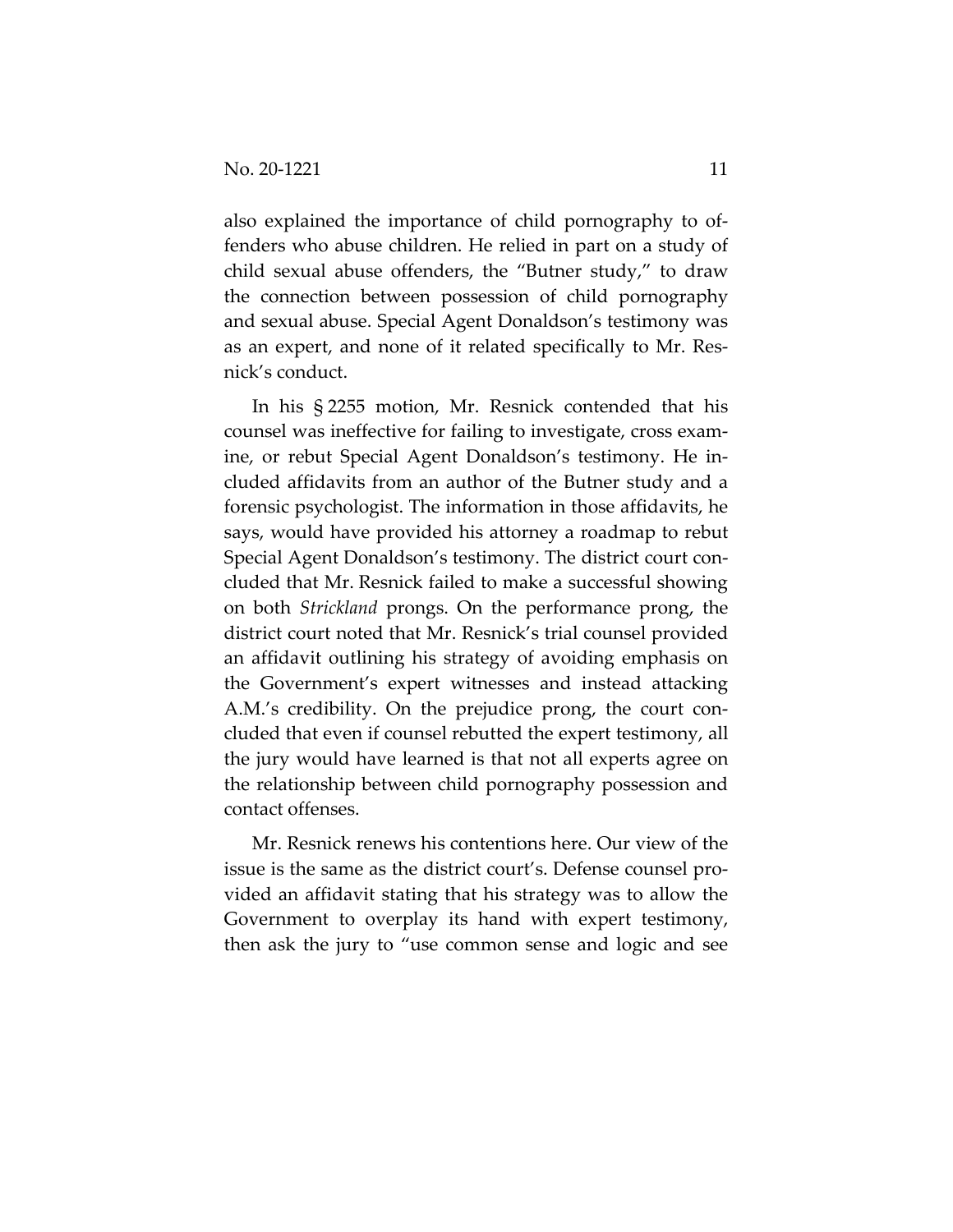that such overkill looked ridiculous."<sup>8</sup> The record demonstrates that Mr. Resnick's trial counsel followed through on that strategy. During closing arguments, he suggested to the jury that the Government's reliance on experts was a "smoke and mirrors" trick to make up for the weakness of A.M.'s credibility.<sup>9</sup> To be sure, Mr. Resnick's trial counsel could have selected a different strategy. But that is not the issue. Instead, Mr. Resnick must "present evidence to overcome the strong presumption that his attorney was engaged in reasonable trial strategy." *United States v. Memar*, 906 F.3d 652, 659 (7th Cir. 2018). He has failed to do so. As the district court noted, dueling experts on the correlation between child pornography possession and contact offenses was highly unlikely to sway the verdict, given that there was substantial evidence that directly showed Mr. Resnick sexually abused A.M. and K.M.

#### **2.**

Mr. Resnick's second contention relates to his counsel's failure to counter the Government's computer forensics expert with a rebuttal expert. Ahead of the trial, the Government informed Mr. Resnick that it would call as an expert witness Detective Brian Broughton, who examined Mr. Resnick's computer after his Florida arrest. The Government's notice stated that Detective Broughton would testify as a computer expert and explain his search of Mr. Resnick's computer, how peer-to-peer file sharing works, how child

<sup>8</sup> R.184-1 ¶ 30.

 $9$  Trial Tr IV at 46.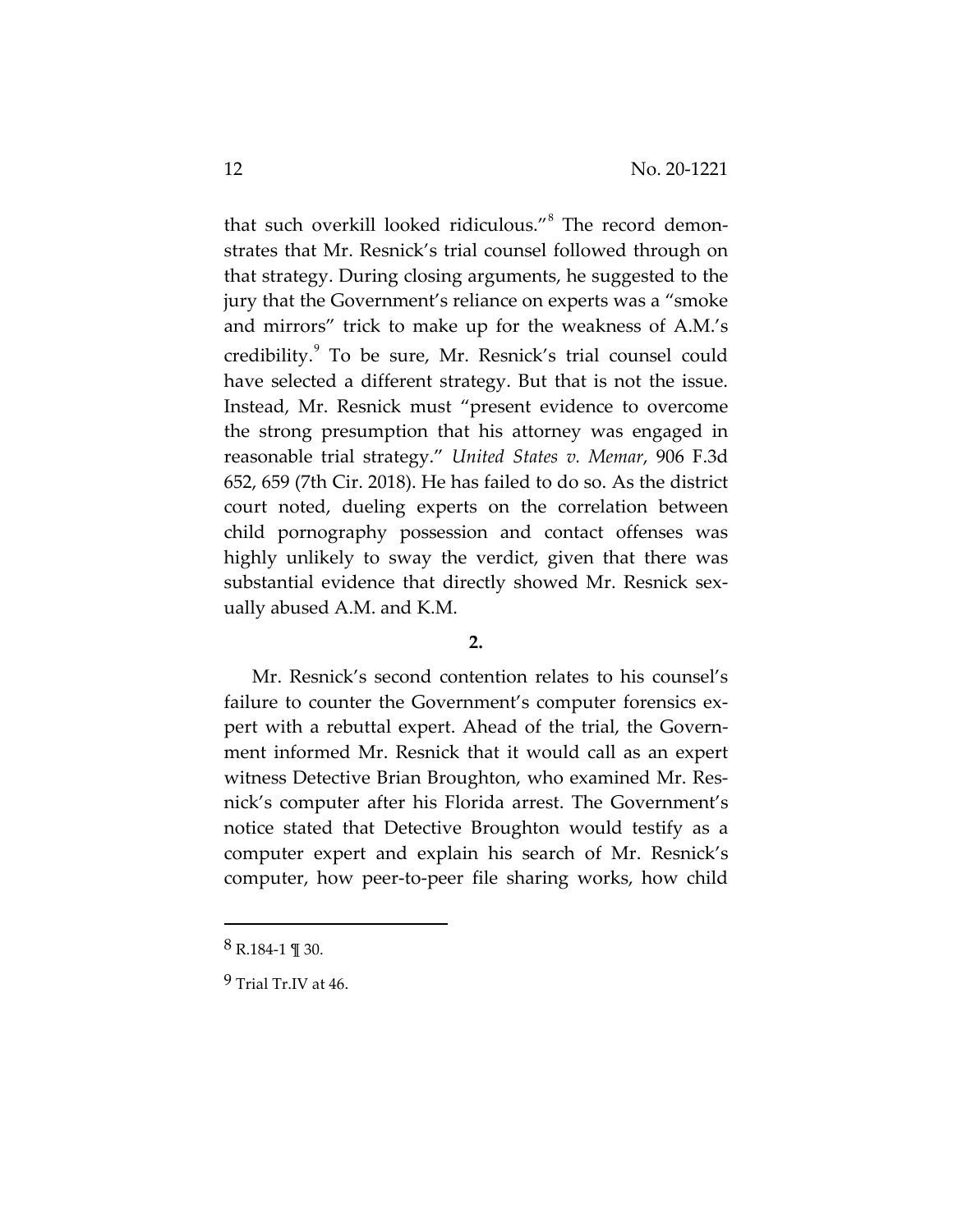pornography offenders obtain child pornography, and how files are stored on computers. Shortly after the deadline to notice witnesses had passed, Mr. Resnick's trial counsel sought leave to add a defense computer expert. The district court denied that late-arriving request.

Mr. Resnick contends that his counsel was ineffective for failing to call a rebuttal expert to counter Detective Broughton's testimony. He submits that failing to call a rebuttal expert witness prevented counsel from effectively disputing the Government's claim that Mr. Resnick purposefully deleted child pornography from his computer. The Government, on the other hand, notes that there is no general requirement that defense counsel call a rebuttal expert for every expert that the Government calls. Moreover, the Government observes that Mr. Resnick's counsel effectively cross-examined Detective Broughton, eliciting several important concessions.

To begin, Mr. Resnick's claim fails because he has not identified an "expert capable of supporting the defense [who] was reasonably available at the time of trial." *Ellison v. Acevedo*, 593 F.3d 625, 634 (7th Cir. 2010). But even setting this failure aside, there was no deficient performance. As the district court observed: "counsel's cross-examination of Detective Broughton was strong and highlighted the points Resnick now argues an expert could have made."<sup>10</sup> Indeed, counsel elicited important concessions from Detective Broughton, including that he had not found child pornography on the computer from the relevant time period, that he

<sup>10</sup> R.198 at 25.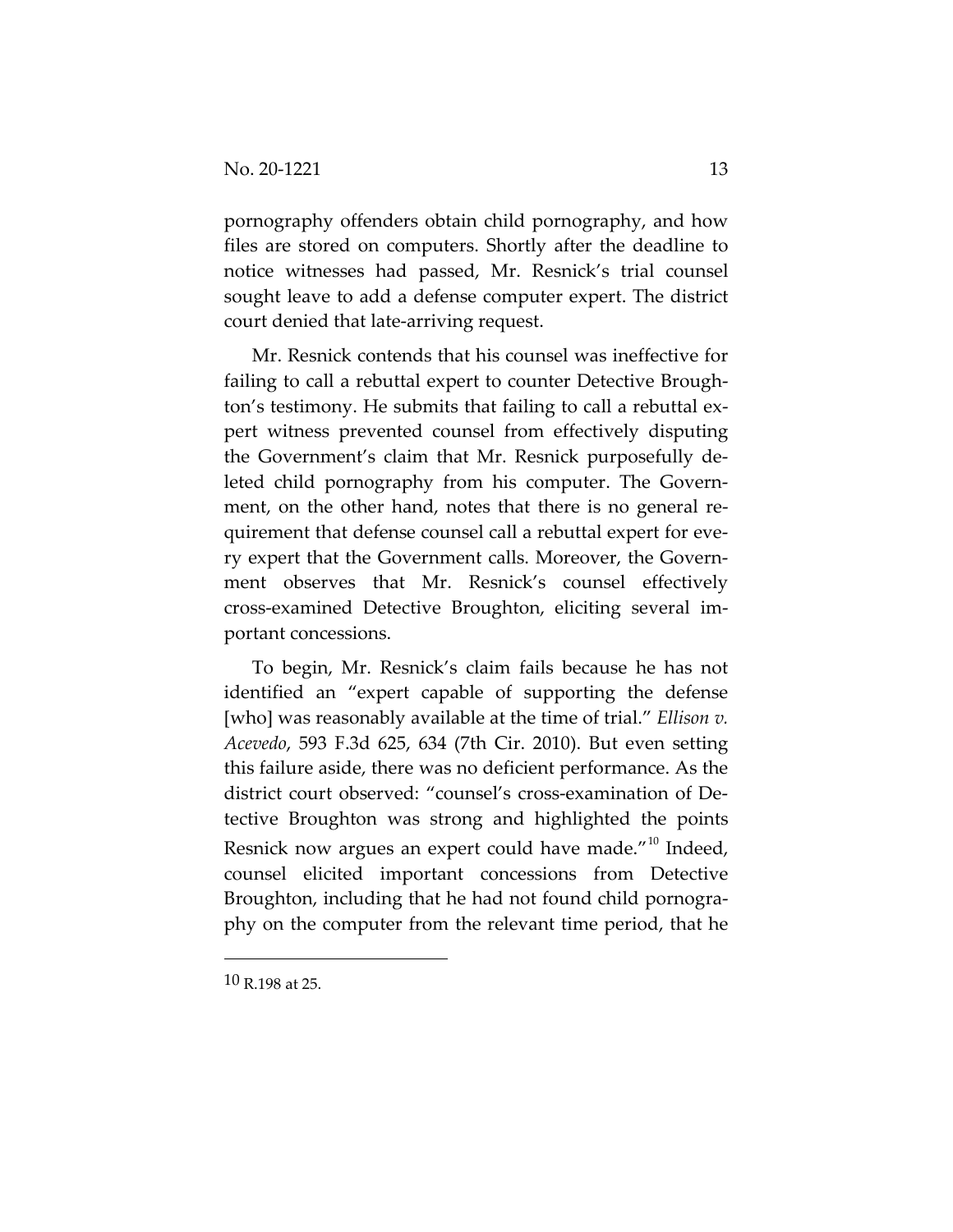could not say whether Mr. Resnick searched for child pornography, and that he could not determine whether Mr. Resnick had deleted files from certain parts of his hard drive. It is difficult to see what a defense expert would have added, and calls to mind the Supreme Court's observation that "*Strickland* does not enact Newton's third law for the presentation of evidence, requiring for every prosecution expert an equal and opposite expert from the defense." *Harrington v. Richter*, 562 U.S. 86, 111 (2011). Moreover, Mr. Resnick cannot show prejudice. Any expert testimony on Mr. Resnick's behalf would have been considerably undermined by his own plea agreement from the Florida proceedings, in which he admitted he deleted child pornography from the computer.

## **3.**

Mr. Resnick also contends that trial counsel was ineffective for failing to introduce impeachment evidence about alleged prior sexual conduct by A.M. During the motion in limine process, defense counsel sought permission to introduce evidence of A.M.'s past sexual contact with K.M. In particular, counsel argued for the admission of an incident between A.M. and K.M. that K.M.'s mother encountered. When questioned by K.M.'s mother, the boys disclosed Mr. Resnick's abuse. The court denied the motion.

Mr. Resnick's contention fails for several reasons. As a threshold matter, counsel *did* seek to admit the supposed impeachment evidence. It was the court that denied the motion in limine. Moreover, the impeachment evidence that Mr. Resnick says his counsel should have introduced was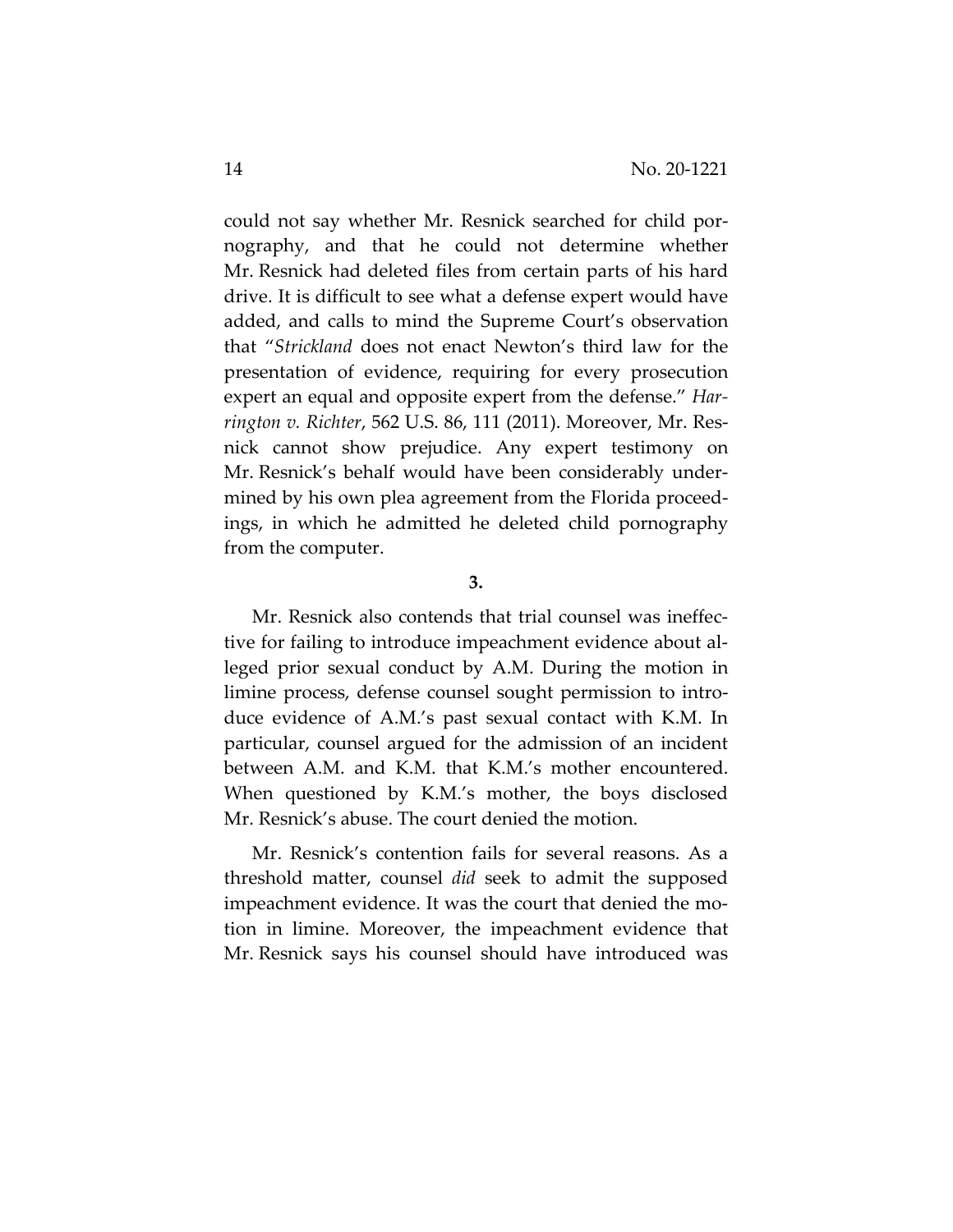clearly barred by Federal Rule of Evidence 412, and any argument to the contrary was meritless.<sup>11</sup> As we have held, counsel does not need to raise meritless arguments. *See Long v. United States*, 847 F.3d 916, 920 (7th Cir. 2017). Mr. Resnick contends that counsel should have argued that A.M. had a history of making false accusations and therefore an exception to Rule 412 would be appropriate. But he has offered no evidence at all that A.M. had such a history. We therefore cannot say that counsel's performance was unreasonable.

**4.**

Mr. Resnick next contends that his trial counsel was ineffective for failing to object when the Government introduced evidence that he had refused to take a polygraph. The admission of the polygraph refusal was central to Mr. Resnick's direct appeal. *See Resnick*, 823 F.3d at 896. Because counsel had not objected, we reviewed for plain error and found no basis to reverse. In doing so, we noted that the admissibility of a defendant's refusal to take a polygraph was an unsettled area of law. *See id.* at 897 ("The law is not settled, and the case against Resnick was airtight."). Mr. Resnick submits that, had defense counsel timely objected to the polygraph refusal being presented to the jury, the trial court would have sustained the objection or we would have overturned the conviction on appeal (in other words, without the plain error standard, we would have reversed).

<sup>11</sup> In relevant part, Federal Rule of Evidence 412 makes inadmissible "evidence offered to prove that a victim engaged in other sexual behavior."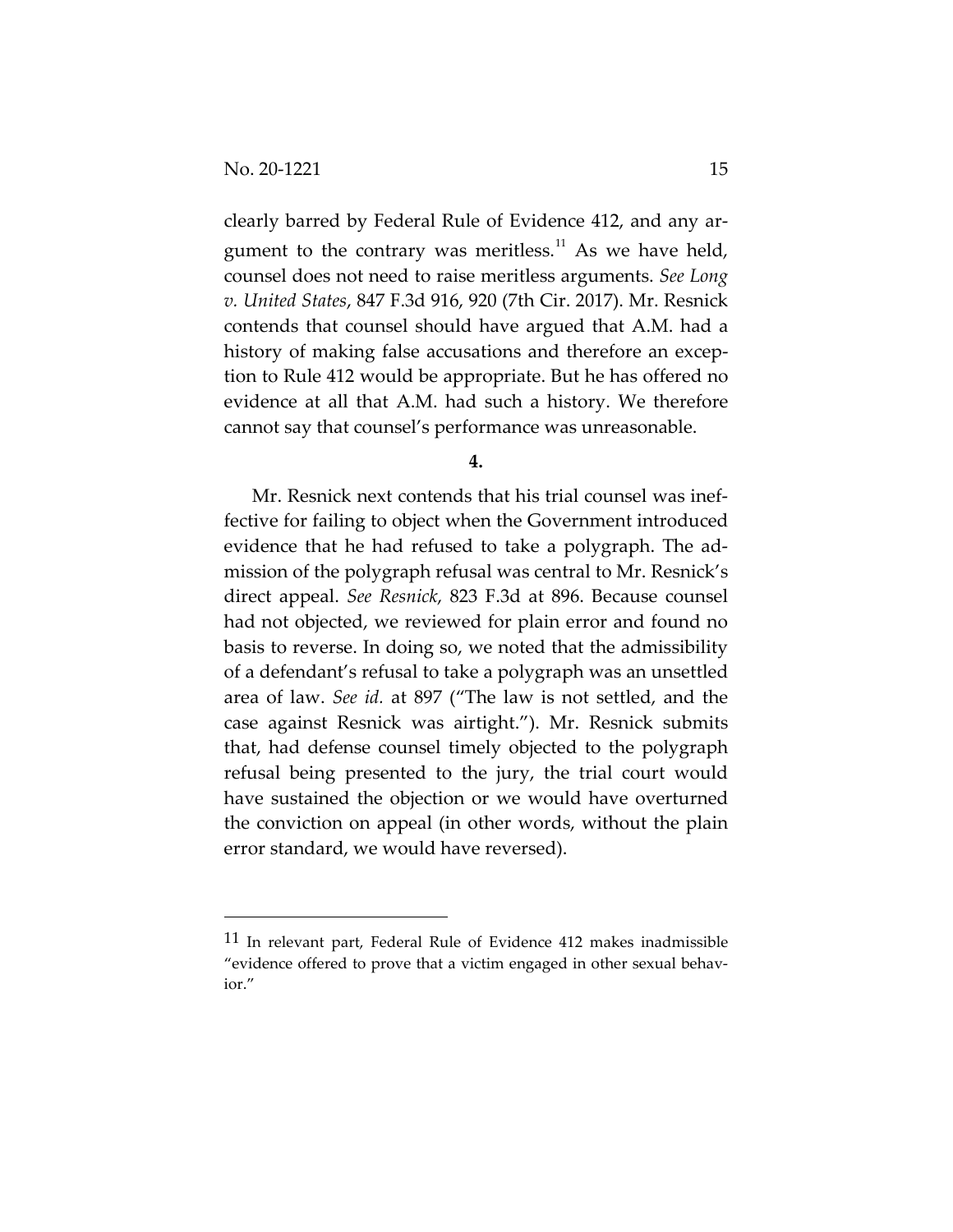We cannot accept this argument. First, our case law provides that failure to object to an issue that is not settled law within the circuit is not unreasonable by defense counsel. *See, e.g.*, *Tucker v. United States*, 889 F.3d 881, 885 (7th Cir. 2018) ("[W]e have held that a failure to anticipate a change or advancement in the law does not qualify as ineffective assistance."). As we explained in Mr. Resnick's direct appeal, the law surrounding the admission of his refusal to take a polygraph was far from clearly established at the time of his trial. *See Resnick*, 823 F.3d at 897–98. We therefore cannot say that trial counsel's performance fell below an objective standard of reasonableness.

As for Mr. Resnick's contention regarding the standard of review that applied in his direct appeal, we have noted that plain error is comparable to (in fact, less demanding than) *Strickland* prejudice. *See Swanson v. United States*, 692 F.3d 708, 717 (7th Cir. 2012) ("[T]he standard for plain error review and ineffective-assistance-of-counsel are comparable, and in some respects, plain error review may be less demanding."). Mr. Resnick's failure to overcome plain error review of the polygraph issue in his direct appeal signals that he cannot establish prejudice in his postconviction review. And, at the risk of repetition, we note again that the Government's case was "airtight." *See Resnick*, 823 F.3d at 897.

**5.**

Mr. Resnick's next contention is that his counsel was ineffective for failing to object to A.M.'s testimony about the effect that Mr. Resnick's assaults had on him. This testimony included that he had night terrors after the assaults and that he had trouble talking about his abuse. Mr. Resnick submits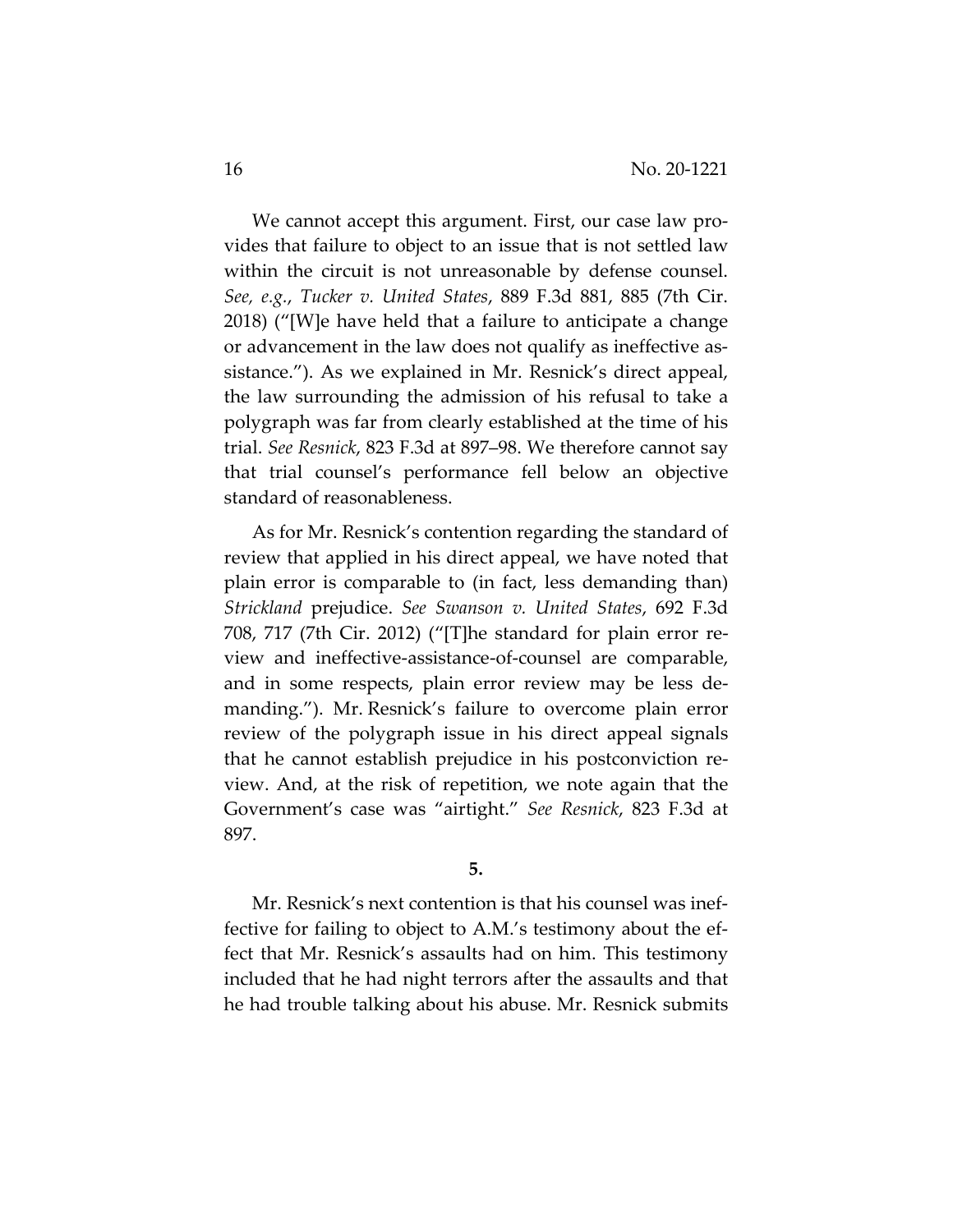that the testimony was unduly prejudicial, and his counsel should have sought to exclude it from the trial. The Government responds that such testimony is common to explain why the victim did not immediately report the assault. Therefore, the Government submits, counsel was not ineffective for failing to exclude plainly admissible evidence.

The Government has the better argument. A.M.'s testimony was highly probative. At trial, a key argument from Mr. Resnick was that A.M. lied about the assault because there was a significant delay between when the crime occurred and when A.M. reported it. By testifying about the trauma that he suffered and his inability to speak about the assault for some time, A.M. offered probative evidence. *See*  Fed. R. Evid. 401. Mr. Resnick has provided nothing to suggest that the risk of unfair prejudice substantially outweighed the probity. *See* Fed. R. Evid. 403. Because the testimony was admissible, counsel was not ineffective for failing to object.

## **6.**

Mr. Resnick submits that his counsel was ineffective for failing to object when the Government introduced evidence that his employer had a policy prohibiting passengers in its drivers' trucks, a policy which he violated by inviting A.M. on the trip. He contends that Rule 404(b) bars admission of the "no passenger policy" because it demonstrates a propensity for breaking rules. His counsel's failure to object, Mr. Resnick contends, prejudiced him. The Government contends that the "no passenger policy" evidence was largely inconsequential, and surely outweighed by the other evidence in the case.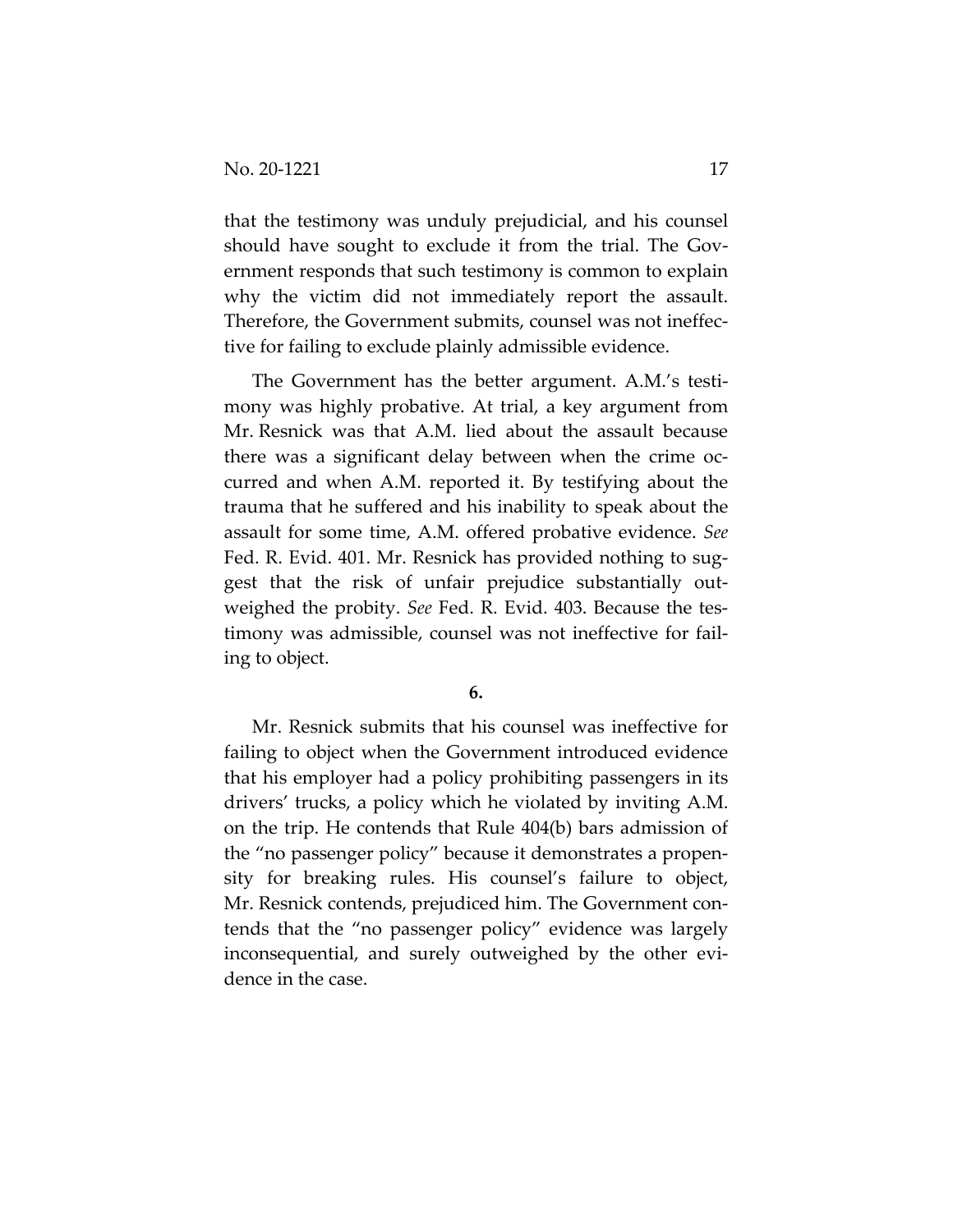In denying Mr. Resnick's § 2255 motion, the district court wrote that the "no passenger policy" "evidence was of minor significance. Its admission does not undermine confidence in the overall outcome of his trial."<sup>12</sup> We believe that the district court's estimation of the impact of this evidence is correct. We are confident that the jury's attention was captured not by evidence of Mr. Resnick's violating a corporate policy, but rather by the evidence of his violent sexual abuse of two young children.

**7.**

Mr. Resnick takes issue with his counsel's failure to object to the admission of his conduct around children on an occasion unrelated to this case. During the trial, the Government introduced evidence that Mr. Resnick, while on a camping trip with friends (unrelated to A.M. and K.M.), once offered to drive three children home from the campsite. Mr. Resnick contends that his counsel should have made a relevance objection because the evidence did not suggest any improper conduct. The Government responds that regardless of the relevancy, Mr. Resnick cannot show that but for the admission of the evidence there is a reasonable probability of a different outcome.

The Government is certainly correct. The testimony about offering to drive the other children was hardly central to the case. Because there is overwhelming direct evidence of Mr. Resnick's criminal activity, the campsite driving offer has no impact on confidence in the outcome of this case.

<sup>12</sup> R.198 at 38.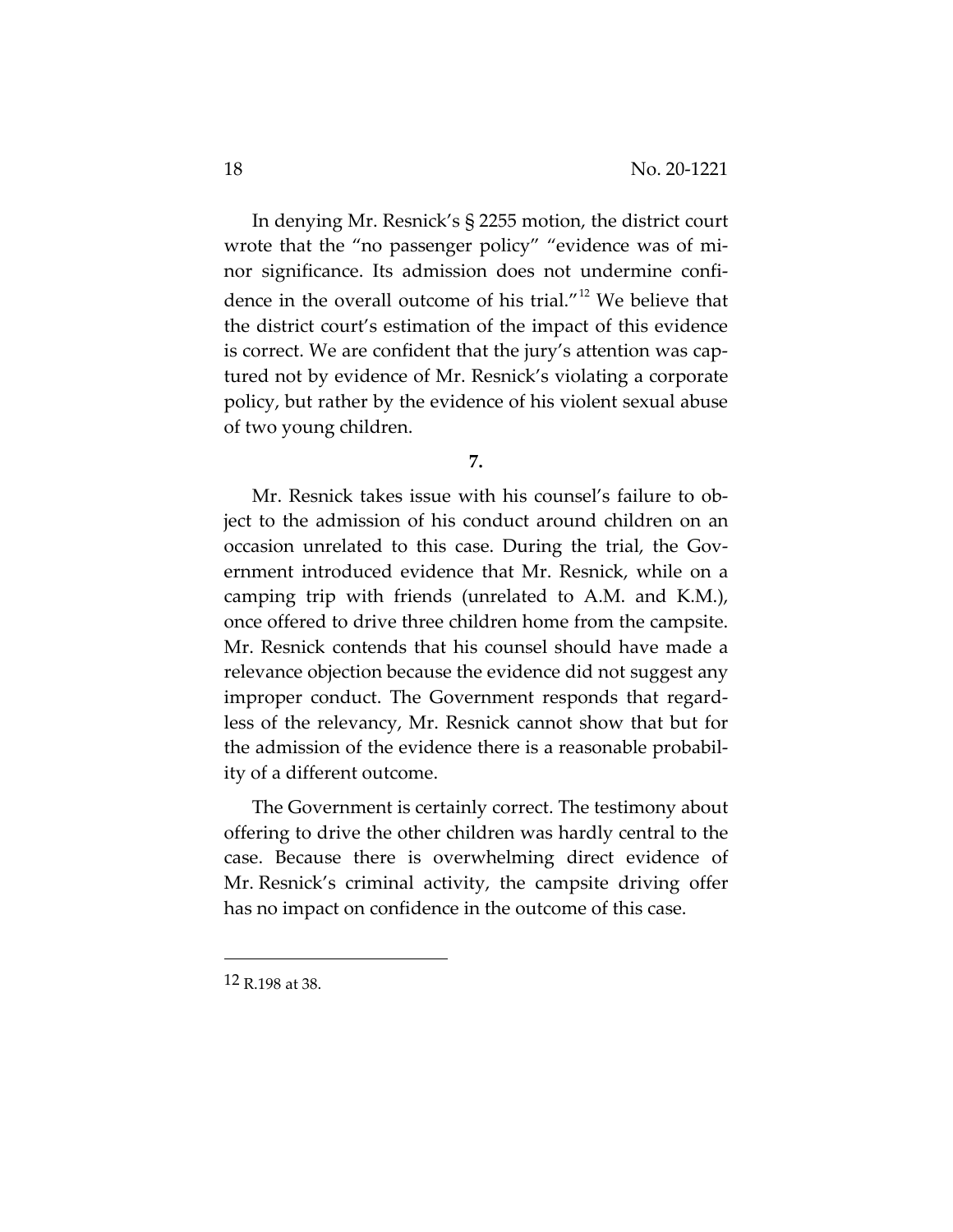Mr. Resnick also submits that his counsel was ineffective for not objecting when the Government introduced the factual basis for his Florida plea to child pornography charges. He contends that counsel was obligated to object to the admission of the Florida plea factual basis as unfairly prejudicial under Federal Rule of Evidence 403.

This argument clearly fails. Mr. Resnick's Florida conviction was under 18 U.S.C. § 2251, which is in Chapter 110 of Title 18. Rule 414 of the Federal Rules of Evidence provides: "In a criminal case in which a defendant is accused of child molestation, the court may admit evidence that the defendant committed any other child molestation. The evidence may be considered on any matter to which it is relevant." Under that rule, "child molestation" includes any offense in Chapter 110 of Title 18, thus Mr. Resnick's Florida conviction fell within the rule's scope. *See* Fed. R. Evid. 414(d)(2)(B). And because the computer involved in the Florida prosecution was the same one that A.M. alleged Mr. Resnick used to show him child pornography, the factual basis of the Florida plea was extremely probative, and the probity was not substantially outweighed by the risk of unfair prejudice. Accordingly, it was admissible, and counsel was not ineffective for failing to object to admissible evidence.

**9.**

Mr. Resnick's next contention also involves evidence uncovered on his computer in Florida. During the trial the Government presented evidence that Mr. Resnick's computer contained written stories describing child molestation. The Government did not reference any specific story, nor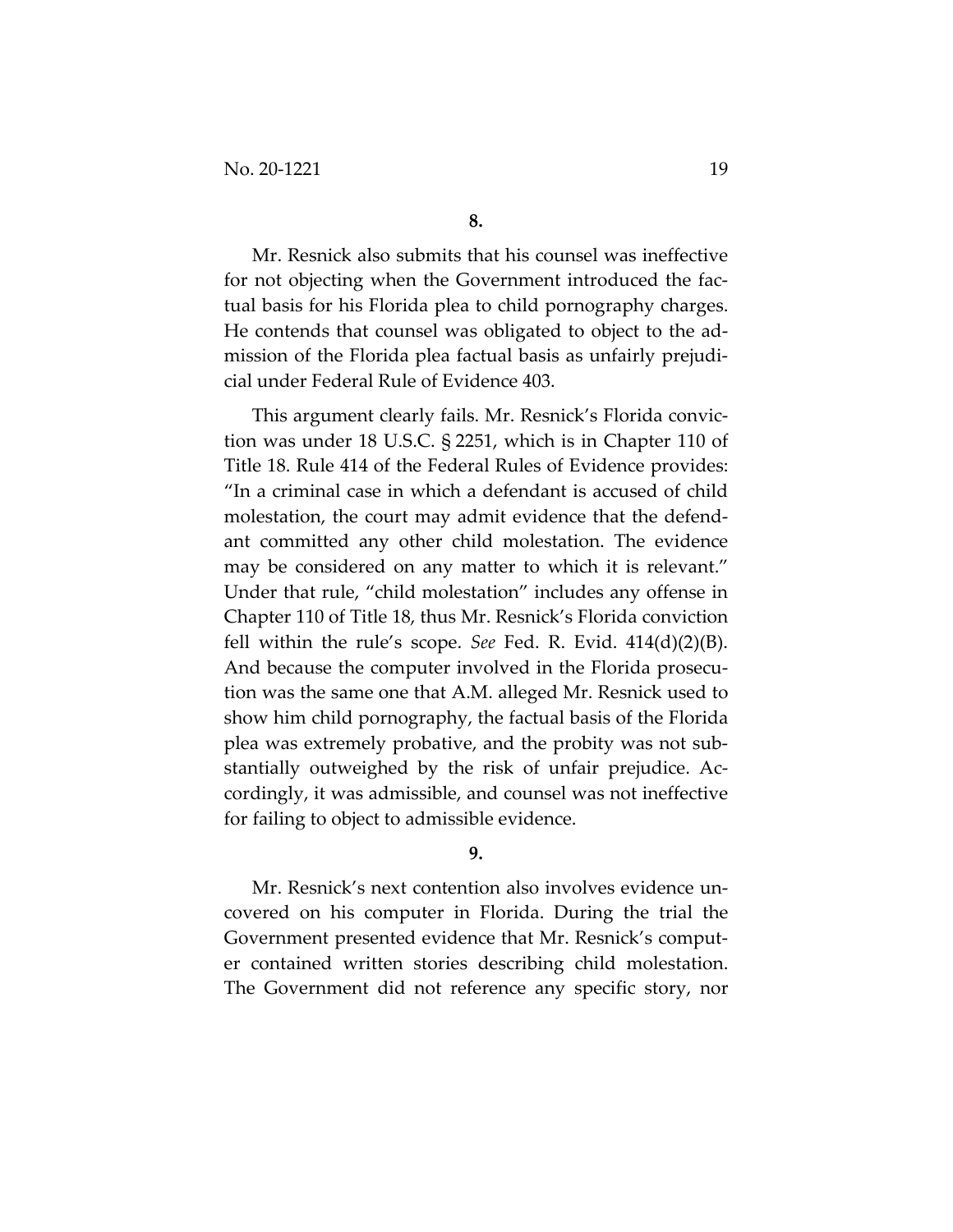were the stories themselves admitted. Mr. Resnick now claims that his counsel was ineffective for failing to object to the Government's reference to the written stories being found on his computer. He notes that possession of such written stories is legal, and that reference to them may have turned the jury against him. Mr. Resnick further contends that his counsel should have sought a limiting instruction about the stories but failed to do so.

Mr. Resnick is correct that possession of written stories like those referenced during his trial is legal. Still, that does not establish prejudice. Given that there was considerable direct evidence, including his Florida plea agreement, that Mr. Resnick possessed actual child pornography, the written-stories evidence was of minor consequence. As for the limiting instruction argument, we have held that "the decision not to request a limiting instruction is solidly within the accepted range of strategic tactics employed by trial lawyers in the mitigation of damning evidence." *See United States v. Gregory*, 74 F.3d 819, 823 (7th Cir. 1996). We see no basis to think that counsel's decision not to seek a limiting instruction was unreasonable.

#### **10.**

Mr. Resnick's final contention related to his trial is that even if none of the alleged errors by his counsel amounted to ineffective assistance individually, taken together the errors amount to a violation of his Sixth Amendment right. But when "we have detected no unreasonable errors in assistance, we cannot conclude that there was any cumulative effect from these errors that would have amounted to ineffective assistance of counsel as evaluated under the *Strickland* parameters." *Yu Tian Li v. United States*, 648 F.3d 524, 533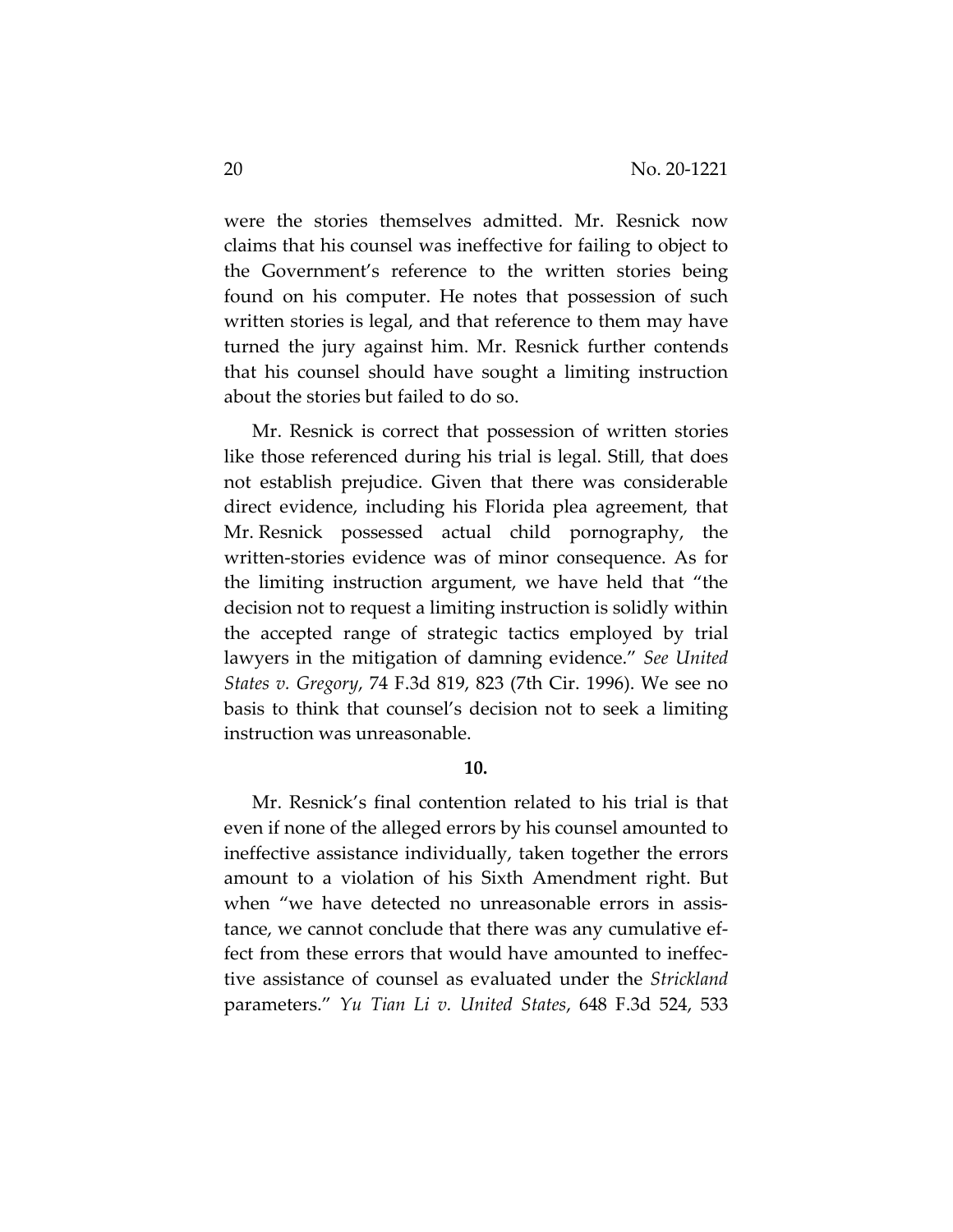(7th Cir. 2011). That is the case here. Mr. Resnick has failed to identify errors that could combine to overcome the Government's strong case against him. In sum, Mr. Resnick's counsel did not provide ineffective assistance during the pretrial and trial proceedings.

## **C.**

With Mr. Resnick's trial claim resolved, we turn to his claim of ineffective assistance of counsel during his sentencing proceeding. Mr. Resnick focuses his claim on three decisions by his counsel during sentencing that, in his view, led the district court to impose a higher sentence than he otherwise would have received.

*Strickland*'s two-prong standard applies to challenges based on counsel's alleged ineffectiveness at sentencing. *See Griffin v. Pierce*, 622 F.3d 831, 844 (7th Cir. 2010). The performance prong applies the same way for sentencing performance as it does for trial performance: the petitioner must show that counsel's performance fell below an objective standard of reasonableness. *See id.* at 843–44. For prejudice at sentencing, the "petitioner must show that but for counsel's errors, there is a reasonable probability that he would have received a different sentence." *Id.* at 844.

# **1.**

Mr. Resnick first focuses on the Government's argument that his child pornography collection should inform the sentencing court's assessment of his recidivism risk. In its sentencing memorandum, the Government contended that Mr. Resnick's possession of child pornography during the years after his sexual abuse of A.M. demonstrated his ongoing sexual interest in prepubescent minors. An offender's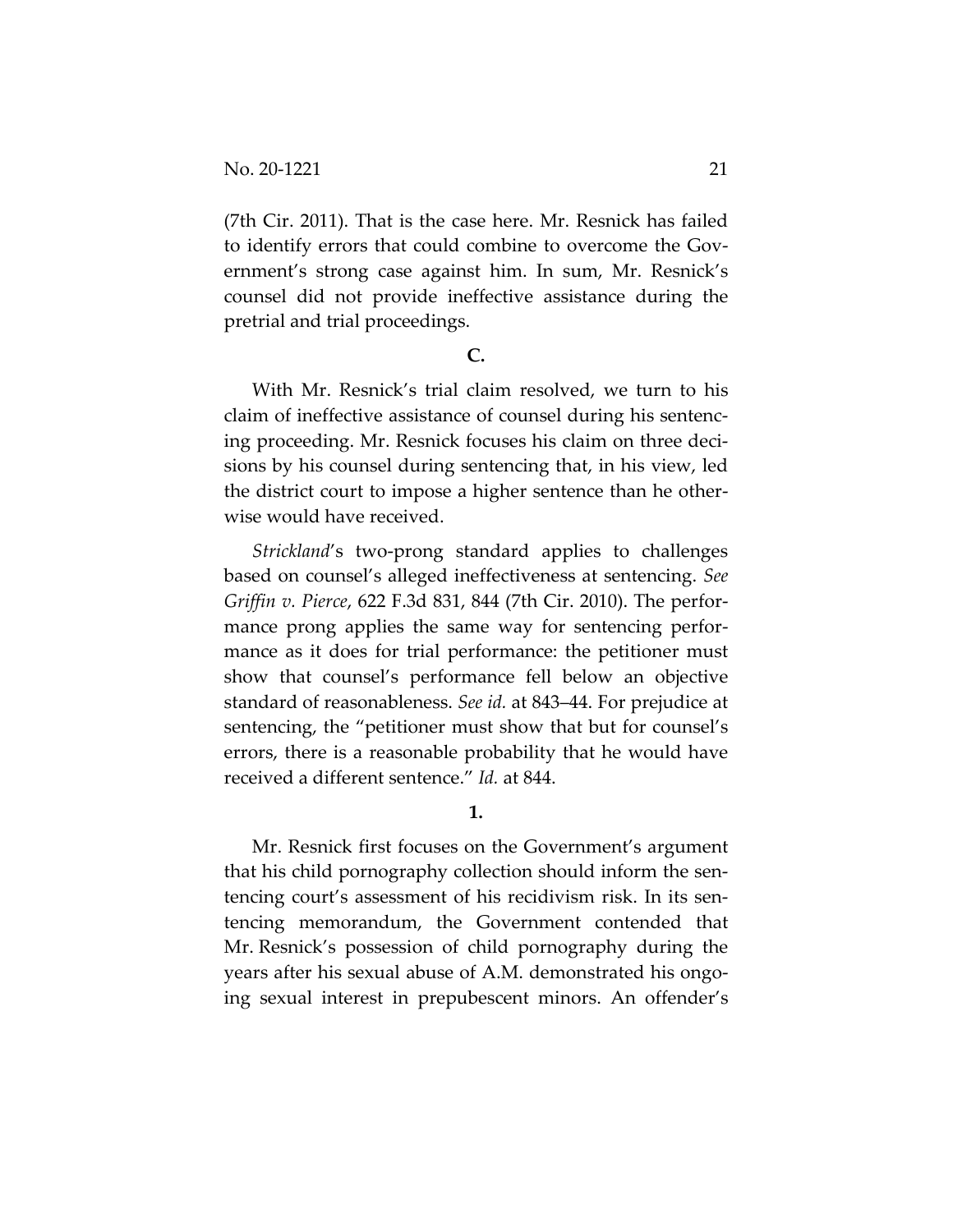collection of child pornography, according to the Government, is a key indicator of the offender's likelihood to commit a future contact offense. Moreover, the Government argued, Mr. Resnick's steps to act on his sexual interest in prepubescent minors by attempting to groom children and by continuing to download child pornography indicated that he is likely to reoffend if the opportunity arose. In response, Mr. Resnick's counsel attempted to argue that Mr. Resnick's psychological evaluation did not show results typically associated with pedophilia. Thus, defense counsel submitted, the Government's evidence about the typical recidivism of pedophiles was inapplicable to Mr. Resnick.

In his § 2255 motion, Mr. Resnick contends that the Government's sentencing memorandum relied implicitly on Special Agent Donaldson's testimony and on the Butner study, which described recidivism risks for different types of sex offenders. As we noted earlier, Mr. Resnick faults his counsel for not challenging Special Agent Donaldson's testimony at trial. He also submits that his counsel should have consulted with or presented an expert who could have rebutted specific aspects of the Government's recidivism argument.

When the district court examined Mr. Resnick's arguments, it concluded that defense counsel was not deficient, nor did Mr. Resnick suffer any prejudice. In one part of its analysis, the district court wrote that "[Mr.] Resnick's continued sexual interest in minor children was only a part of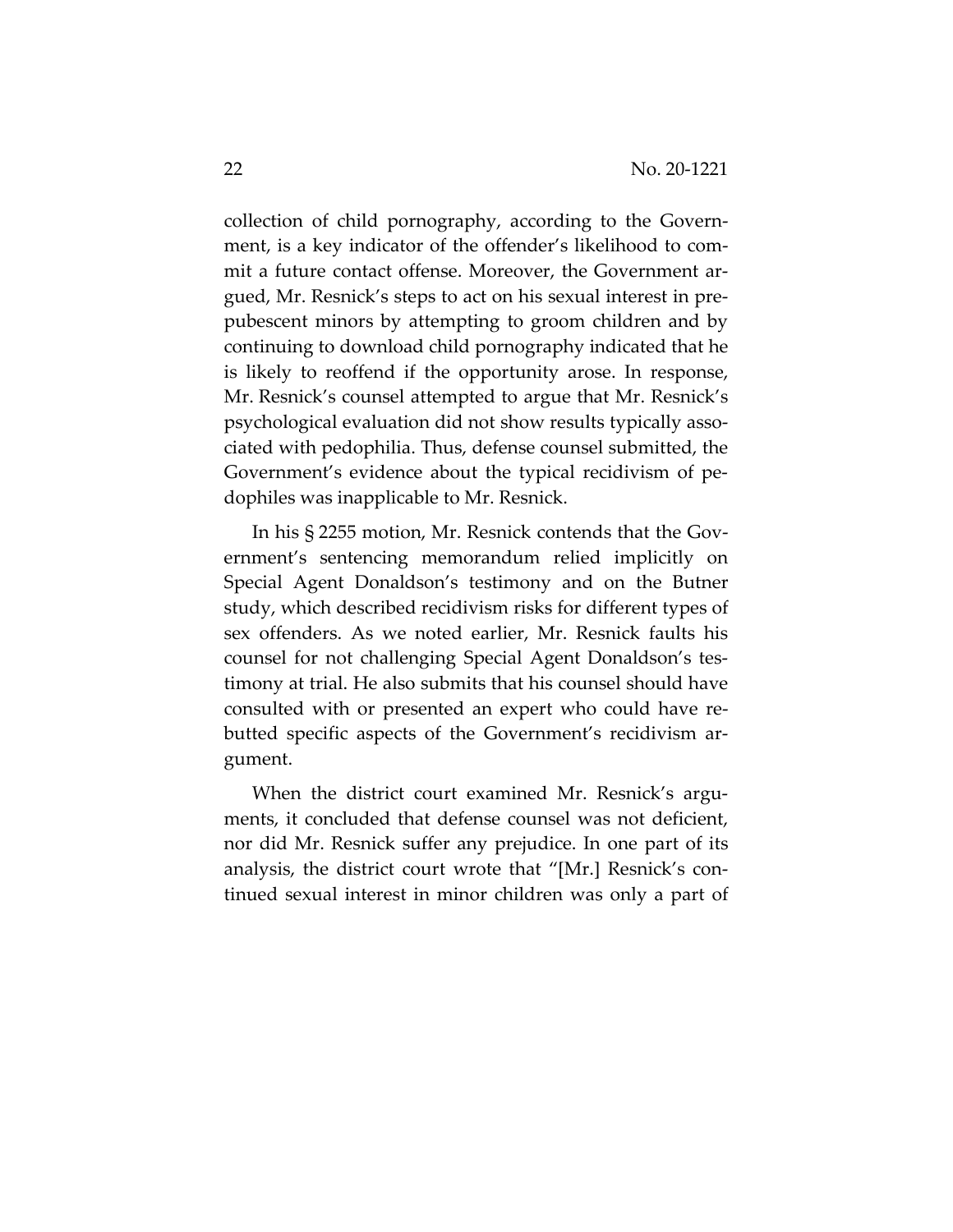the constellation of evidence and argument that this court considered when crafting [Mr.] Resnick's sentence."<sup>13</sup>

Mr. Resnick renews his contentions here. He adds an additional argument: that in analyzing the prejudice prong, the district court impermissibly applied its subjective view that it would not have imposed a different sentence, rather than an objective view as required under the case law. The Government responds that the district court's reference to the factors it considered simply shows that there were abundant bases for the sentence, not that the district court impermissibly applied a subjective standard.

We conclude that the district court applied the proper methodology and reached the correct result. Mr. Resnick's trial counsel *did* use an expert to rebut the Government's argument. As we discuss in the next section, defense counsel's sentencing memorandum cited Leo Meagher, an expert who evaluated Mr. Resnick. In doing so, defense counsel challenged the applicability of the Government's claimed connection between viewing child pornography and committing contact offenses. Moreover, we have approved of sentencing arguments in child sexual abuse cases that draw a connection between the specific form of child pornography found in a defendant's possession and that defendant's risk of committing contact offenses in the future. *See United States v. Garthus*, 652 F.3d 715, 720 (7th Cir. 2011) (observing that "[i]t's a mistake to lump together different types of sex offender," and that "[t]he sadistic nature of much of the child pornography consumed by the defendant is another reason

 $13 \, \text{Id}$  at 46.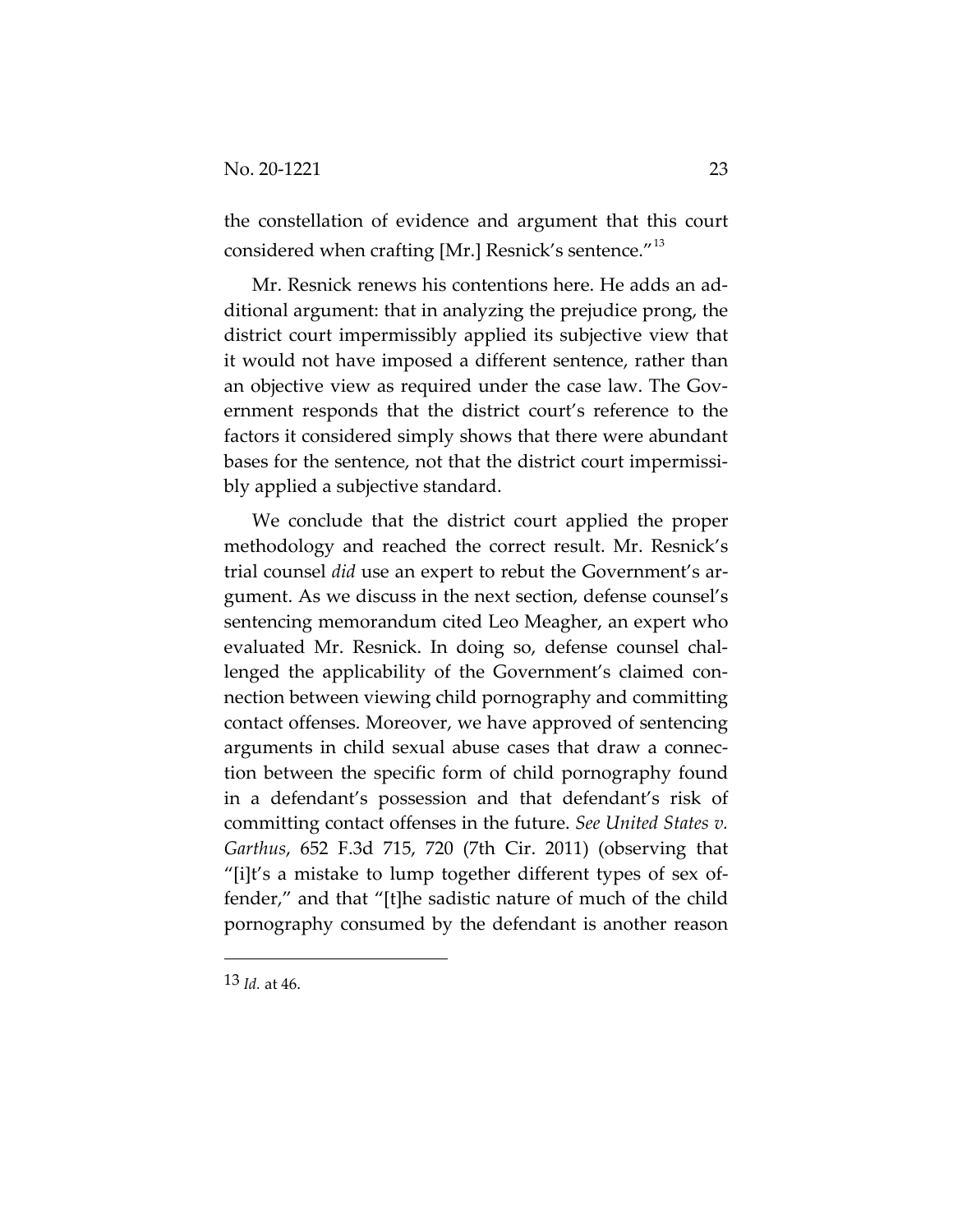to worry about his being on the loose"). For that reason, we cannot say that defense counsel was unreasonable in adopting a strategy that did not directly rebut the evidence that the Government relied on for its recidivism argument, but rather sought to show why that evidence was inapplicable to Mr. Resnick.

As for Mr. Resnick's contention that the district court applied the wrong standard to his § 2255 motion, we see no merit.<sup>14</sup> The district court did not apply a subjective standard when it noted that it considered many pieces of evidence when imposing Mr. Resnick's life sentence. We have held that district courts deciding a § 2255 motion must apply an objective standard, not a subjective standard of whether that particular judge would have sentenced differently absent counsel's error. *See Harris v. Thompson*, 698 F.3d 609, 648 (7th Cir. 2012). Here, during its prejudice inquiry, the court's reference to the evidence it considered simply indicates that there was abundant evidence to support Mr. Resnick's sentence. That is an objective application of the prejudice prong. Thus, Mr. Resnick cannot show deficient performance or prejudice.

# **2.**

Mr. Resnick's next contention involves defense counsel's use of the psychological evaluation report written by Leo

<sup>&</sup>lt;sup>14</sup> Our conclusion that counsel's performance was not deficient could remove our need to discuss this contention. For the sake of completeness, we think it is appropriate to explain why the district court applied the proper methodology when examining prejudice.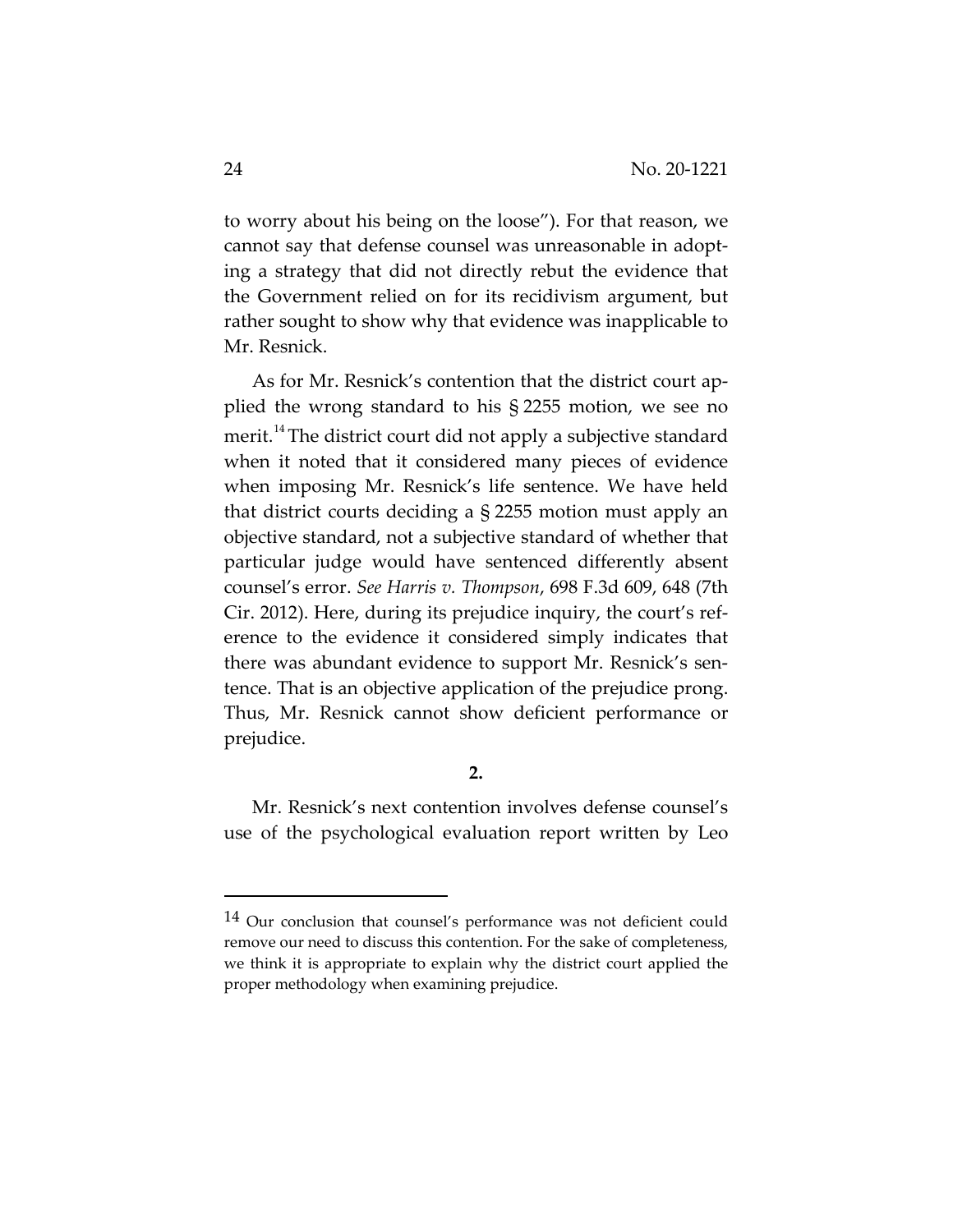Meagher.<sup>15</sup> The Meagher report contained several observations unhelpful to Mr. Resnick. For instance, Meagher noted that Mr. Resnick "is an extremely dominant individual," that "[h]e often blatantly ignores social rules and conventions," that he showed severe antisocial traits, and that he is an "aggressive individual who acts out impulsively. $16$ <sup>16</sup> At the same time, Meagher observed that "Mr. Resnick did not test with characteristics typically seen in sex offenders and there were no behaviors typical of child molesters indicated in the testing."<sup>17</sup> In its sentencing presentation, the Government relied on aspects of the Meagher report.

Mr. Resnick contends that counsel was ineffective for submitting an expert report that was harmful to his mitigation defense. He claims that given other evidence, such as letters of support, it would have been better to leave the potentially harmful Meagher report out.

We cannot agree with Mr. Resnick's assessment. The Meagher report directly challenged a key Government argument: that Mr. Resnick is a pedophile. There is no doubt that, from Mr. Resnick's perspective, the Meagher report contained harmful information alongside helpful information. But defense counsel was not objectively unreasonable for concluding that the good outweighed the bad. We

<sup>15</sup> Meagher's letterhead on the report indicates that he has a master's degree and is a licensed clinical professional counselor, certified criminal justice specialist, and board-certified hypnotherapist. R.143-3 at 1.

<sup>16</sup> *Id.* at 6, 8.

 $17 \,$ *Id.* at 1.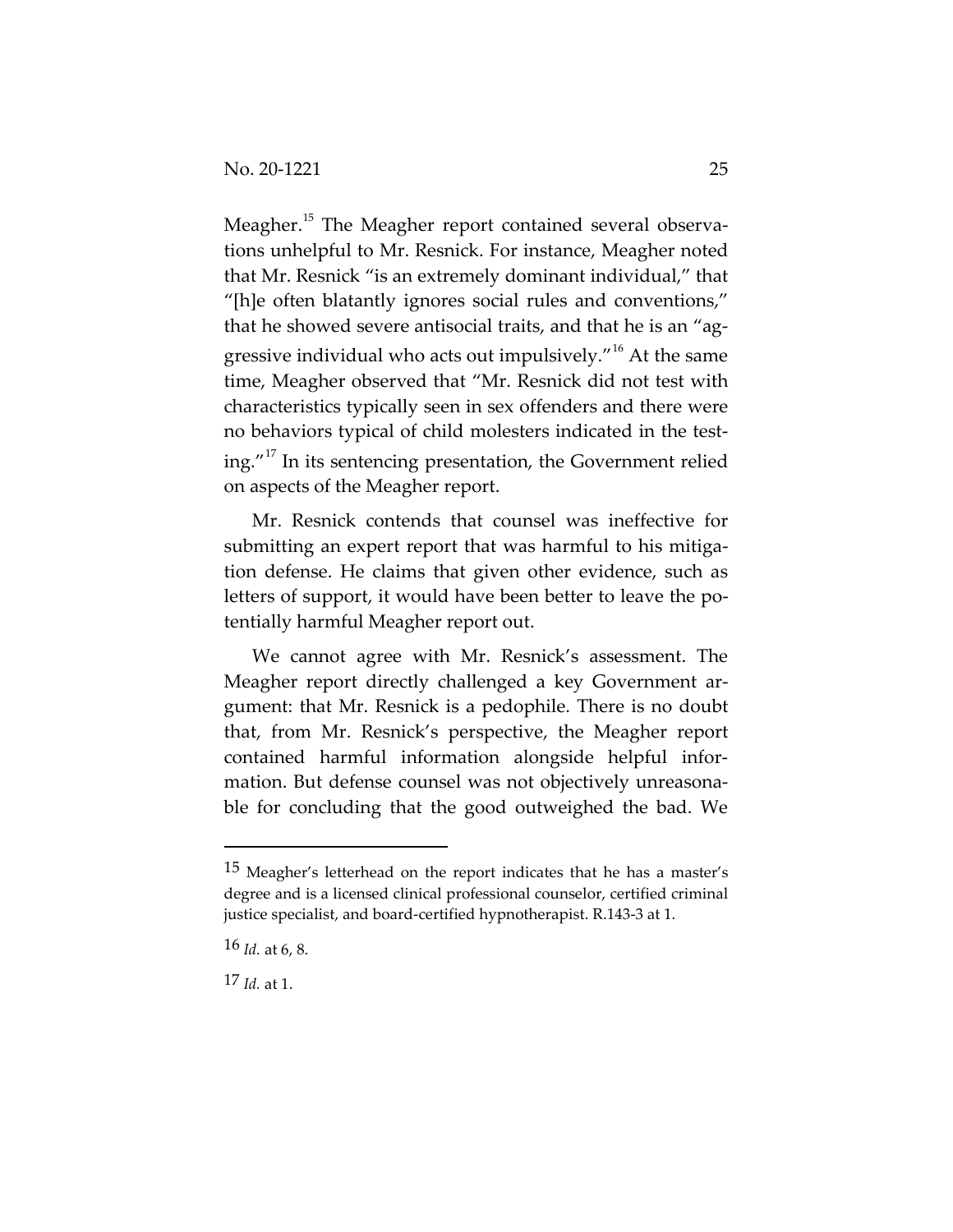therefore cannot say that defense counsel's decision to use the report fell below an objective standard of reasonableness.

**3.**

Mr. Resnick's final contention faults his attorney for not presenting data about sentences for offenders convicted of purportedly similar offenses. This argument lacks merit.

At the sentencing hearing, defense counsel argued for a substantially below-Guidelines sentence of 360 months' imprisonment. Now, Mr. Resnick submits that defense counsel was ineffective for failing to present Sentencing Commission data showing the mean and median sentences of offenders sentenced under U.S.S.G. § 2A3.1 with a criminal history category of VI, but who were not career offenders—in other words, offenders who Mr. Resnick contends are similarly situated to him. That data, Mr. Resnick says, would have showed a mean sentence of 276 months' imprisonment and a median of 257 months' imprisonment—far less than the life sentence that the court imposed and the 360-month sentence that counsel advocated for at the hearing.

Mr. Resnick's contention has no merit. Mr. Resnick faced a mandatory minimum 360-month sentence on Count I. On top of that, he faced a mandatory consecutive 84-month sentence for his conviction on Count III. That is to say, Mr. Resnick faced a combined 444-month mandatory sentence. It was not objectively unreasonable, therefore, for counsel to decide against presenting data to show that offenders with Mr. Resnick's criminal history category received an average sentence of 276 months' imprisonment and a median sentence of 257 months. Such sentences, or even anything close to them, simply were not a possibility for Mr. Resnick.